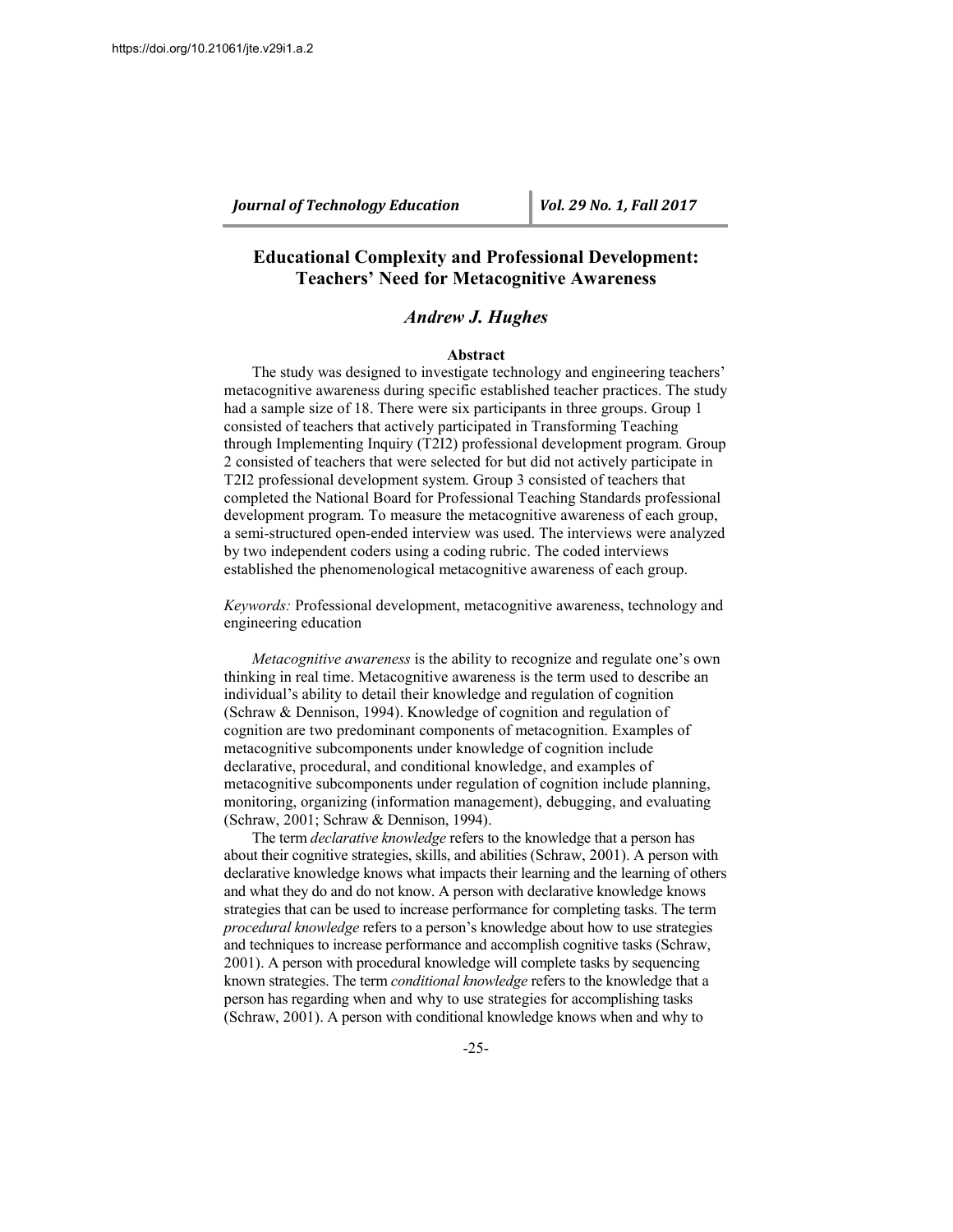present an idea and to use strategies for completing tasks. A person with conditional knowledge can rationalize the use of specific strategies and appropriately use strategies based on the scenario.

The term *planning* is used to describe a person's ability to select appropriate strategies, set goals, and allocate resources (Schraw, 2001). Planning relates to a person's utilization of planning strategies, goal setting, and resources related to accomplishing tasks. The *organizing* subcomponent relates to the information management sub-process (Pucheu, 2008). Organizing is the use of cognitive strategies and techniques to manage information (Pucheu, 2008). *Information management* is the active process of organizing, elaborating, summarizing, and selectively focusing on important information for mental restructuring due to cognitive dissonance (Pucheu, 2008). During *monitoring*, a person assesses their cognition and strategy effectiveness (Schraw, 2001). When teachers are monitoring, they add the assessment of students' thinking through verbal and nonverbal feedback to determine their own effectiveness. During the process of *debugging* a person uses strategies to identify and correct errors and assumptions about tasks and implemented strategies (Pucheu, 2008). The subcomponent of *evaluating* is the post hoc analysis of performance and strategy effectiveness (Pucheu, 2008).

The varying complexity and duration of problems that teachers experience indicates their need for metacognition in terms of improved regulation of cognition (Hartman, 2001; Kramarski & Michalsky, 2009) and knowledge of cognition (Schraw, 2001; Wilson & Bai, 2010). Teachers that lack an awareness of their own cognitive abilities will have difficulty adapting in the constantly evolving educational environment (Kramarski & Michalsky, 2009; Lin, Schwartz, & Hatano, 2005). Prior research has established a link between teacher's metacognitive skills and the effectiveness of their teacher practices (Georghiades, 2004; Gourgey, 1998; Hartman, 2001). Metacognitive awareness is also foundational in a person's ability to learn (Ertmer & Newby, 1996). Teachers with higher levels of metacognitive awareness have improved learning capability and the ability to translate learning from professional development into classroom practices (Bransford, Brown, & Cocking, 2000; Ertmer & Newby, 1996; Pucheu, 2008).

According to Bybee and Loucks-Horsley (2000), "professional development will provide the opportunities for technology teachers and other educators to learn what they need to know and be able to do as they assist students" (p. 32) with learning, but only if teachers have the "cognitive selfawareness necessary for the kinds of metacognitive capabilities required to transfer professional development training into effective classroom practices (Bransford, Brown & Cocking, 1999; Graber, 1998; Palincsar & Brown, 1984)" (Pucheu, 2008, p. 7). The term *professional development* (PD) refers to teachers' improvement or growth of skills and knowledge, primarily with the aim of improving student achievement (Guskey, 2003; Loucks-Horsley, Hewson, Love, & Stiles, 1998). The literature presents numerous characteristics deemed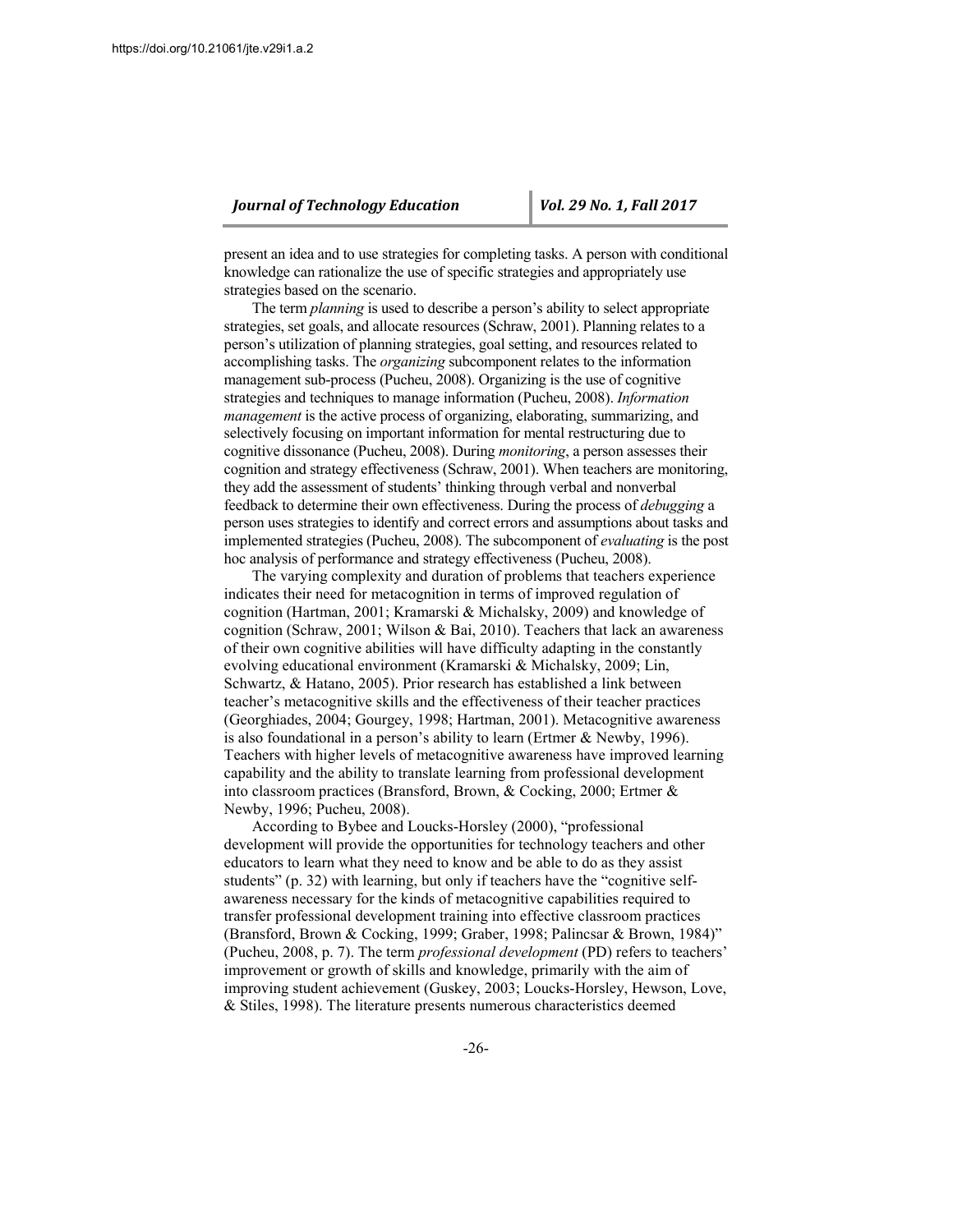$\overline{a}$ 

## *Journal of Technology Education Vol. 29 No. 1, Fall 2017*

essential for increasing the effectiveness of PD (Guskey, 2003; Mundry, 2007; Smylie, Allensworth, Greenberg, Harris, & Luppescu, 2001; WestEd, 2000). Gusky (2003) pointed out that not all the literature agrees on specific characteristics of effective professional development. Mundry (2007) indicated that even without "an empirically-based consensus of what constitutes effective professional development (Guskey, 2003; Whitehurst, 2002) there is a knowledge base about learning to guide the design and implementation of teacher learning programs (Elmore, 2002; Loucks-Horsley, Love, Stiles, Mundry & Hewson, 2003)" (p. 1). The ability of professional development designers to determine teachers' current level of metacognitive awareness and incorporate the further development of metacognitive awareness early on and throughout PD may impact teachers' learning ability (Ertmer & Newby, 1996; Prytula, 2012), development of pedagogical knowledge (Kramarski & Michalsky, 2009), and ability to transfer learned content back into their classrooms (Pucheu, 2008).

The research presented in this article aims to describe three different groups of teachers' metacognitive awareness while performing established teacher practices. To describe each group's metacognitive awareness, a semi-structured open-ended interview was used. The interview was designed to gather a perspective of participant's metacognitive awareness during specific teacher practices. Participants were divide into groups based on their participation in one of two different PD programs. Even though the two PD programs offered metacognitive experiences, the development of metacognitive awareness was not a focal point of either program. The findings presented in this article suggest that each group's prior level of metacognitive awareness was a factor in their successful completion of the PD program. Additionally, the findings suggest that each group's metacognitive awareness related to established teacher practices was a factor in their ability to manage educational complexity by adapting these practices.

#### **Background**

This study was conducted in the context of a PD system called Transforming Teaching through Implementing Inquiry (T2I2), a project funded for 4 years by the National Science Foundation.<sup>[1](#page-2-0)</sup> The project started in fall  $2011$ with the development of a highly interactive cyberinfrastructure system for delivering research-based PD. The PD was designed for secondary technology and engineering teachers in Grades 6–12. There were five primary goals that the designers of T2I2 attempted to accomplish. The first goal for the T2I2 program was increasing the participating teachers' ability to manage, monitor, adjust, and contribute in the learning environment. The second goal was to increase

<span id="page-2-0"></span><sup>&</sup>lt;sup>1</sup> For more information about the creation of the T2I2 program, see Ernst, Clark, DeLuca, and Bottomley (2013).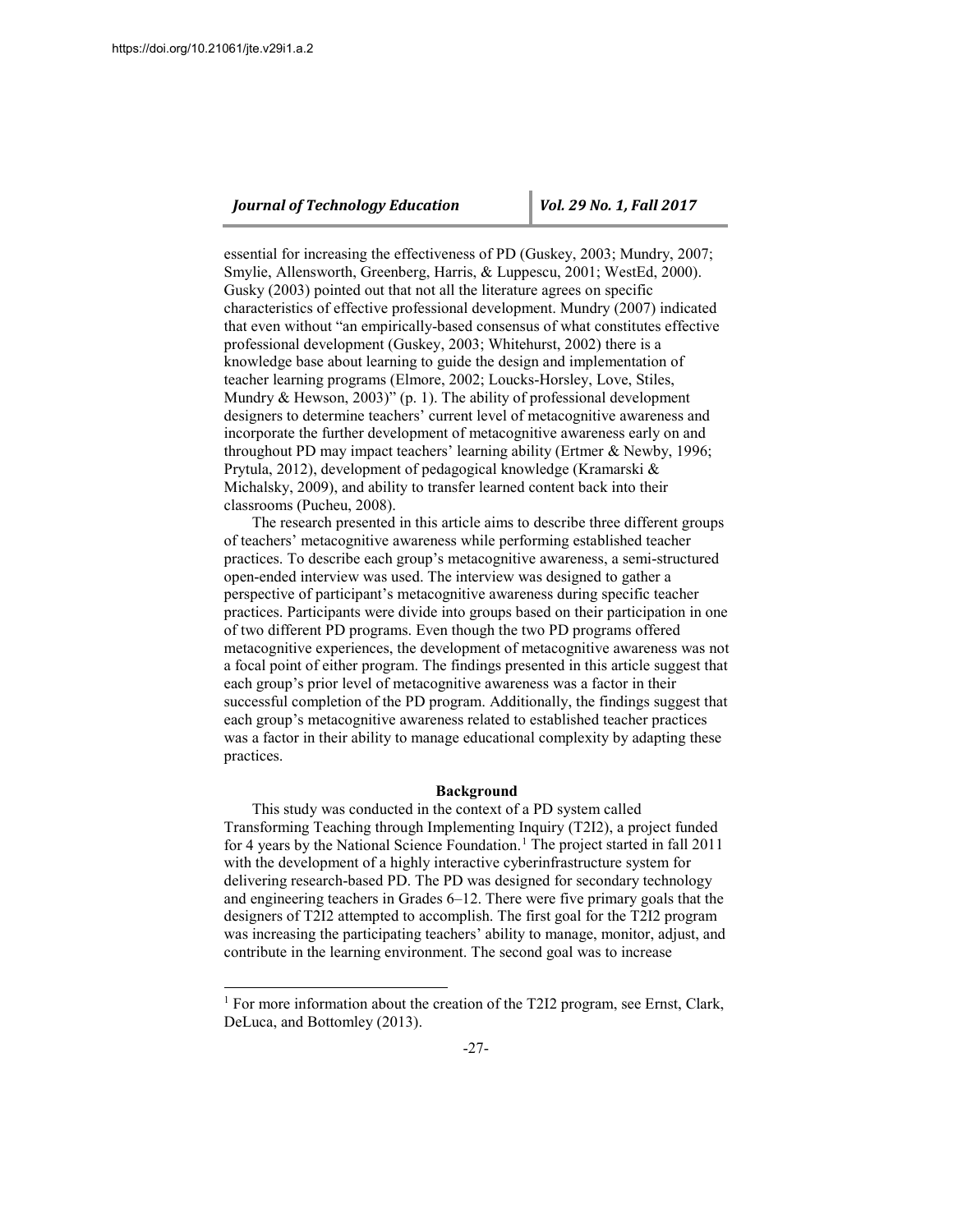teachers' understanding of engineering design concepts and the ability to effectively teach these concepts. The third goal was to increase the teachers understanding of and ability to address student learning needs. The fourth goal was increasing teachers' instructional abilities with the use of self-assessment. The final goal was to promote technology and engineering teachers' attainment of National Board Certification by aligning T2I2 with National Boards for Professional Teaching Standards (NBPTS) in three key ways: (a) the primary goals of T2I2 align with the overall goals of NBPTS, (b) the 17 learning objects of T2I2 were aligned with the 13 Career and Technical Education standards within NBPTS, and (c) T2I2 aligns with NBPTS by using shorter versions of the same teacher artifacts used by NBPTS.

Although the process of completing both the T2I2 and the NBPTS PD programs involves numerous metacognitive experiences, the importance of these experiences in developing metacognitive awareness is not communicated to participants or identified as the primary focus of either program. Because metacognitive awareness is involved throughout these experiences, it stands to reason that a teacher with already high levels of metacognitive awareness would have an easier time completing either PD program.

#### **Rationale**

The purpose of this research was to understand technology and engineering teachers' level of metacognitive awareness in comparison to their participation and completion of either the T2I2 or the NBPTS PD program. This study was informed by research design, metacognitive, and PD literature. The literature indicated that metacognitive research often focuses on students' thinking and regulation because of the belief that metacognitive awareness helps students become better, more self-regulated learners (Schraw, 2001). However, the focus of metacognitive research has been shifting from the students to teachers due to the belief that teachers who lack metacognitive awareness are unable to help students develop their metacognitive awareness (Kramarski & Michalsky, 2009; Prytula, 2012; Pucheu, 2008). The belief that metacognitively aware teachers can help students develop their metacognitive awareness has prompted interest in PD with varying levels of focus on metacognitive awareness (Prytula, 2012; Pucheu, 2008).

A phenomenological approach was selected for this study to describe participant's metacognitive awareness related to their teacher practices (Creswell, 2007). As a phenomenological study, the research design used qualitative, semi-structured, open-ended interviews to help understand each group's metacognitive awareness during established teacher practices (Creswell, 2007; Denzin & Lincoln, 1994). The metacognitive awareness interview was designed to gather a more complete perspective of the participant's metacognitive awareness (Bryman, 2006; Creswell, 2007; Denzin & Lincoln, 1994). The semi-structured and open-ended characteristics of the interview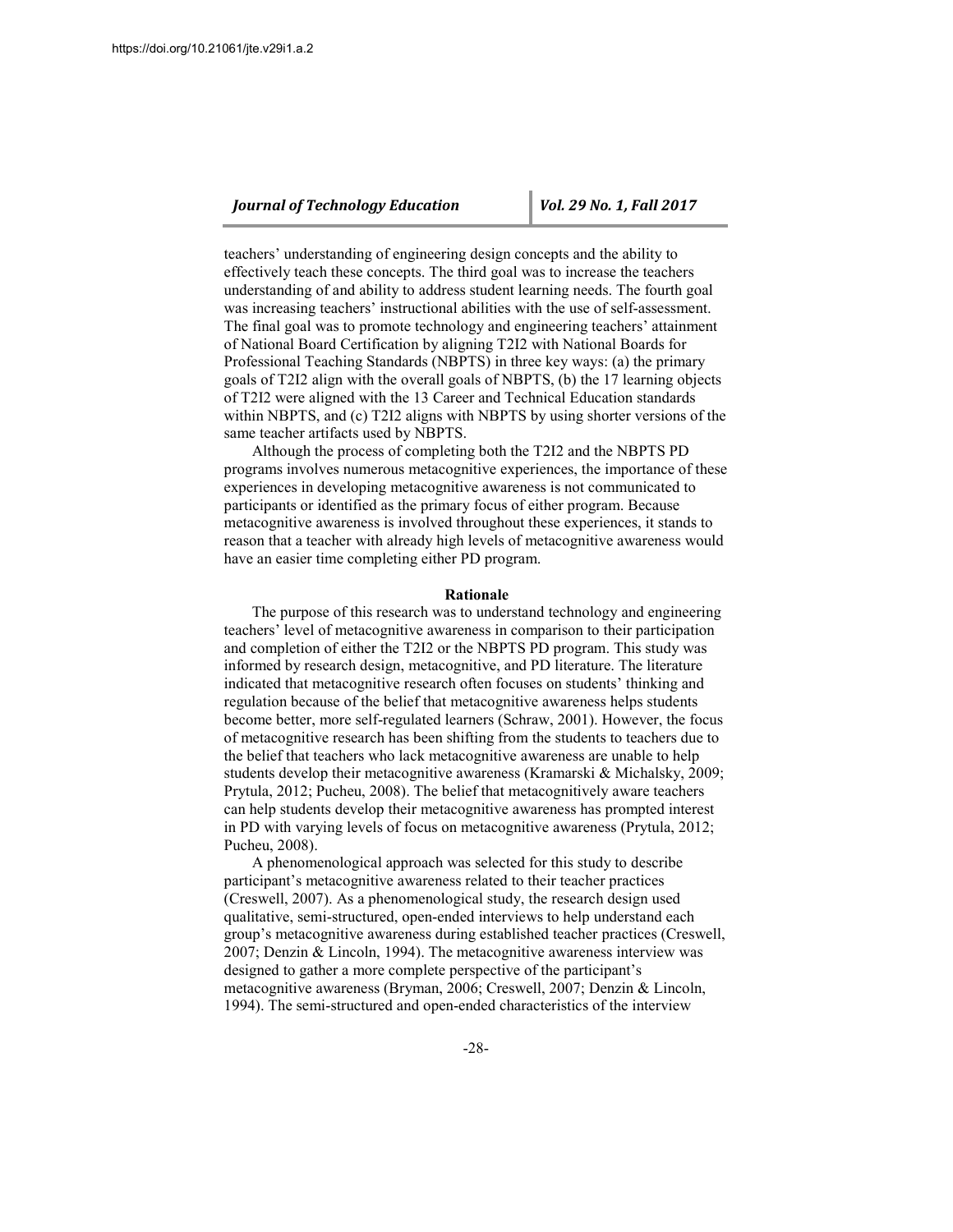enabled participants to provide an uninfluenced depth to their responses and promoted emergence of themes and patterns stated by each group (Akturk & Sahin, 2011; Creswell, 2007; Denzin & Lincoln, 1994). Interviewing with broad open-ended questions to investigate metacognition was supported by the literature (Akturk & Sahin, 2011; Prytula, 2012).

Questions from the metacognitive awareness interview asked the participants to detail their thinking during cognitive tasks including planning, monitoring, organizing, information management, debugging, and evaluating. Participants' ability to describe their mental phenomenon was used to indicate a level of metacognitive awareness (Georghiades, 2004, p. 374). Literature supported listening to the interviewees with as few interruptions to their responses as possible (Creswell, 2007; Denzin & Lincoln, 1994). The findings were used to provide a detailed description of the three groups' metacognition during common teacher practices.

## **Method**

#### **Instrumentation**

The metacognitive awareness interview (see Table 1) was modeled based on the components and subcomponents of the Metacognitive Awareness Inventory (MAI; Schraw & Dennison, 1994). The metacognitive awareness interview consisted of 11 questions, including three parts to Question 4 and two parts to Question 8. The metacognitive awareness interview questions were based on the regulation of cognition subcomponents from the MAI. Additional questions were infrequently used to guide the interviewee if the interviewer felt that they were straying from the focus of the question. The interviews were audio recorded and then transcribed for analysis.

The transcribed interviews were analyzed by two trained coders using a coding rubric. The coding rubric was generated based on the metacognitive awareness subcomponent definitions from the MAI literature. The metacognitive awareness subcomponent definitions are the descriptions of evaluated items listed in the rubric. The coding rubric was organized according to the questions in the metacognitive awareness interview, the components of metacognitive awareness, and the levels of awareness.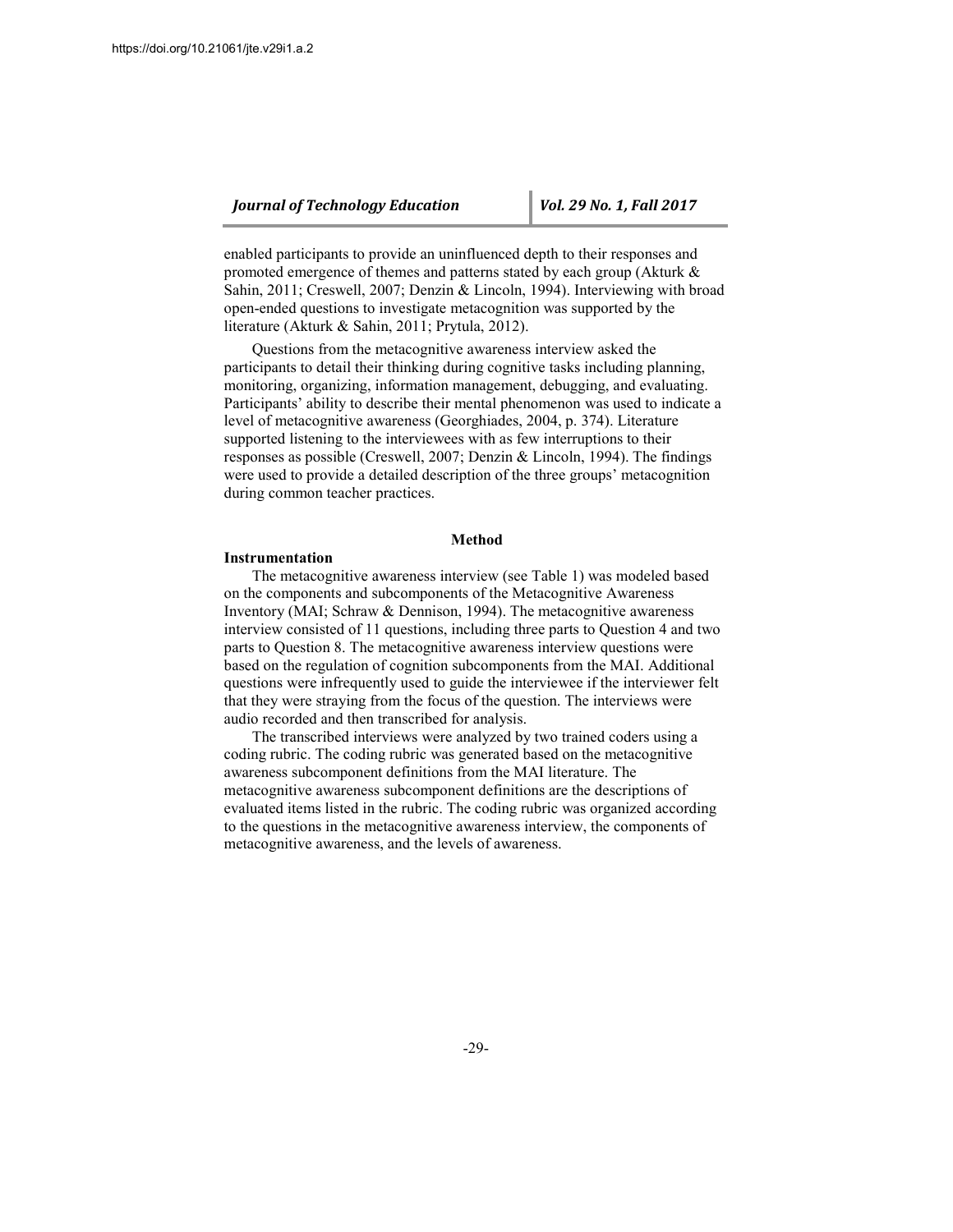## **Table 1**

*Metacognitive Awareness Interview*

| Ouestion<br>number | Interview question                                                                                           |
|--------------------|--------------------------------------------------------------------------------------------------------------|
| 1                  | Describe a method you use for planning instruction.                                                          |
| $\overline{2}$     | Describe a method you use for planning assessment.                                                           |
| 3                  | Describe how you organize your instruction.                                                                  |
| 4.1                | Remembering that there are multiple types of information;                                                    |
|                    | describe how you inwardly interpret information?                                                             |
| 4.2                | How do you inwardly interpret unspoken information from<br>your students?                                    |
| 4.3                | How do you inwardly interpret a new technique learned from<br>another teacher or a professional development? |
| 5                  | Describe how you monitor during instruction.                                                                 |
| 6                  | Describe how you monitor during assessment.                                                                  |
| 7                  | Describe how you adjust your teaching during a lesson.                                                       |
| 81                 | Do you self-evaluate after the instructional process?                                                        |
| 82                 | Describe how you self-evaluate after the instructional process.                                              |

#### **Participants**

The participants in this study were divided into three groups: (Group 1) teachers who actively participated and completed the T2I2 system, (Group 2) teachers who had been selected for but did not participate, completing less than 11% of the T2I2 system, and (Group 3) teachers who had received National Board Certification in Career and Technical Education (CTE) from the NBPTS program. This study included technology and engineering teachers from three states: Illinois, North Carolina, and Virginia. Participants from these three states applied and were randomly selected for participation in the T2I2 pilot Years 1 (2012–2013) or 2 (2013–2014). Teachers for Group 3 were also identified from these three states. The participants in Group 3 were identified through the NBPTS's website. All National Board Certified Teachers, their states, counties, certification areas, and certification expiration dates were listed. Teachers on the list were filtered by state and by CTE certification. Participants in Group 3 were identified as possible participants only if they had a currently valid NBPTS certification in CTE and were currently teaching technology and engineering education in one of the three states. A total of 73 state-certified technology and engineering teachers were initially identified for possible participation in this study; each teacher was connected to either the T2I2 or the NBPTS PD program. In order to have equal group sizes, 10 teachers from each group where randomly selected to participate.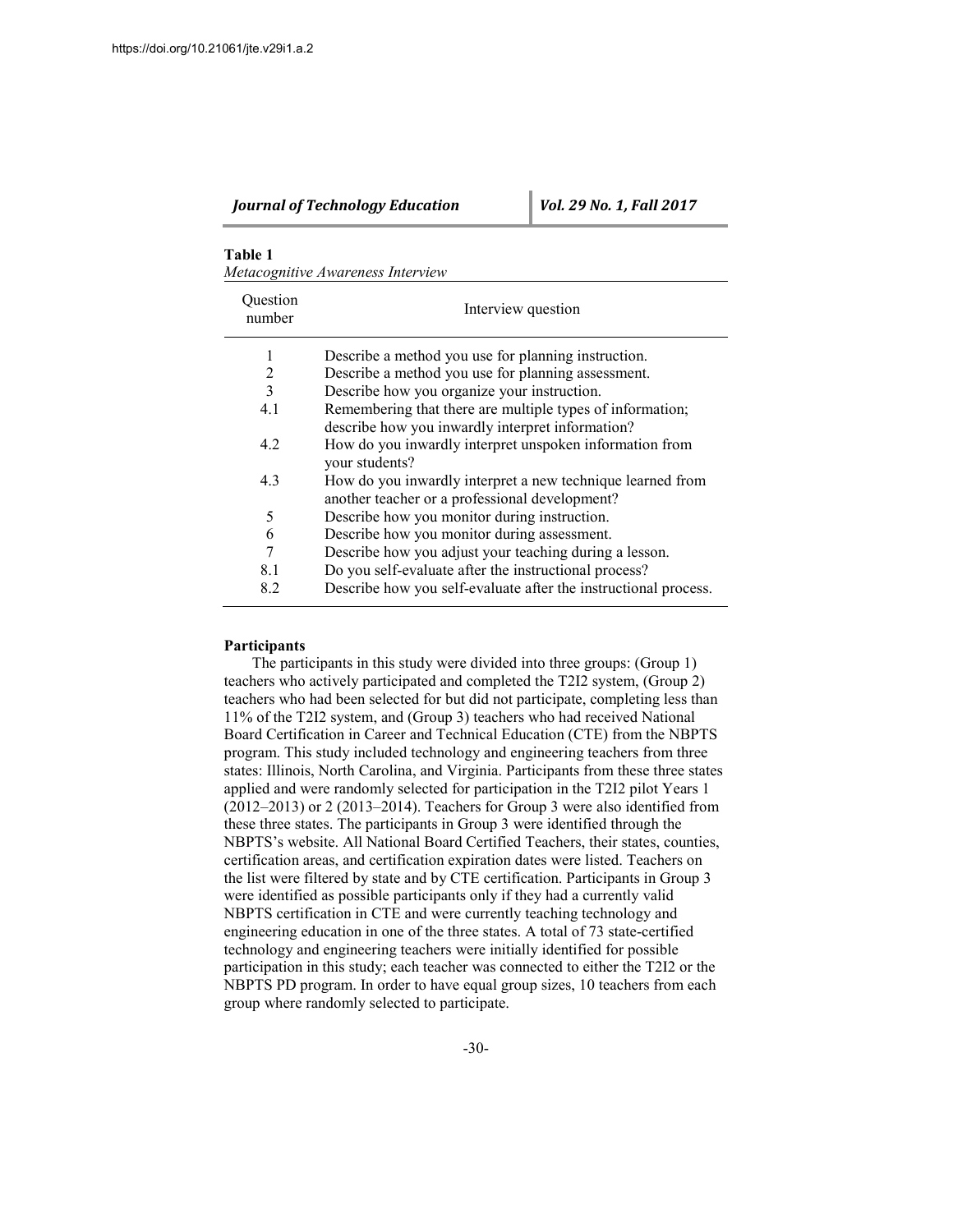| <b>Journal of Technology Education</b> |  |
|----------------------------------------|--|
|----------------------------------------|--|

The 30 teachers received an email explaining the study and requesting their participation. A total of 18 teachers, six from each group, responded with interest in participating with the study (Table 2). After participants made an informed decision to participate, each was assigned a unique identifying number. The participant's interview recording and interview transcript were encrypted with the unique number. The participants were sent an email in which they were asked to specify a phone number, date, and, time for the interview. Interviews were conducted by phone at the specified date and time.

#### **Table 2**

*Participant Group Demographics*

|        |                                                                                                        | Variables |                   |                            |                         |                                 |                                                                         |  |  |
|--------|--------------------------------------------------------------------------------------------------------|-----------|-------------------|----------------------------|-------------------------|---------------------------------|-------------------------------------------------------------------------|--|--|
|        | Gender<br>$n\ (\%)$                                                                                    |           | Experience        |                            |                         | Grade level taught<br>$n\ (\%)$ |                                                                         |  |  |
| Group  | Male                                                                                                   | Female    | n                 | Mean<br>(years)            | <i>SD</i>               | Middle<br>school                | High<br>school                                                          |  |  |
| 2<br>3 | $5(83.3\%)$ 1 (16.6%)<br>$4(66.7\%)$ 2 (33.3%)<br>$3(50\%)$ $3(50\%)$<br>Combined 12 (66.6%) 6 (33.3%) |           | 6<br>6<br>6<br>18 | 20<br>17.3<br>21.5<br>19.6 | 11<br>8.5<br>8.2<br>8.9 | $3(50\%)$<br>$3(50\%)$          | $3(50\%)$<br>$1(16.7\%)$ 5 (83.3%)<br>$3(50\%)$<br>7 (38.9%) 11 (61.1%) |  |  |

#### **Procedure**

The study was conducted over a 16-week period during fall 2014. The metacognitive awareness interview was used to gather a thorough perspective of each participant's metacognitive awareness during common teaching practices. In an attempt to build rapport with the participant, the interviewer began the interview by asking questions about the participant's background and experience related to teaching. Additional guiding questions were used at times to help the participant provide sufficient detail regarding aspects of their metacognitive awareness. The recorded interviews were transcribed and later coded by two independent and trained coders using a coding rubric (Table 3).

The two coders were selected based on their experience in teaching and qualitative research. Coder 1 had taught for six years at nearly all levels K–16. Coder 1 had also been involved numerous times in the collection and analysis of qualitative research data. Coder 2 had spent 33 years teaching at the elementary and middle school level. Coder 2 had frequently performed qualitative data collection and analysis during their career. Prior to coding, personal and identifying information were removed from the transcripts. To aid the coding process, each transcript was bracketed into sections based on the interview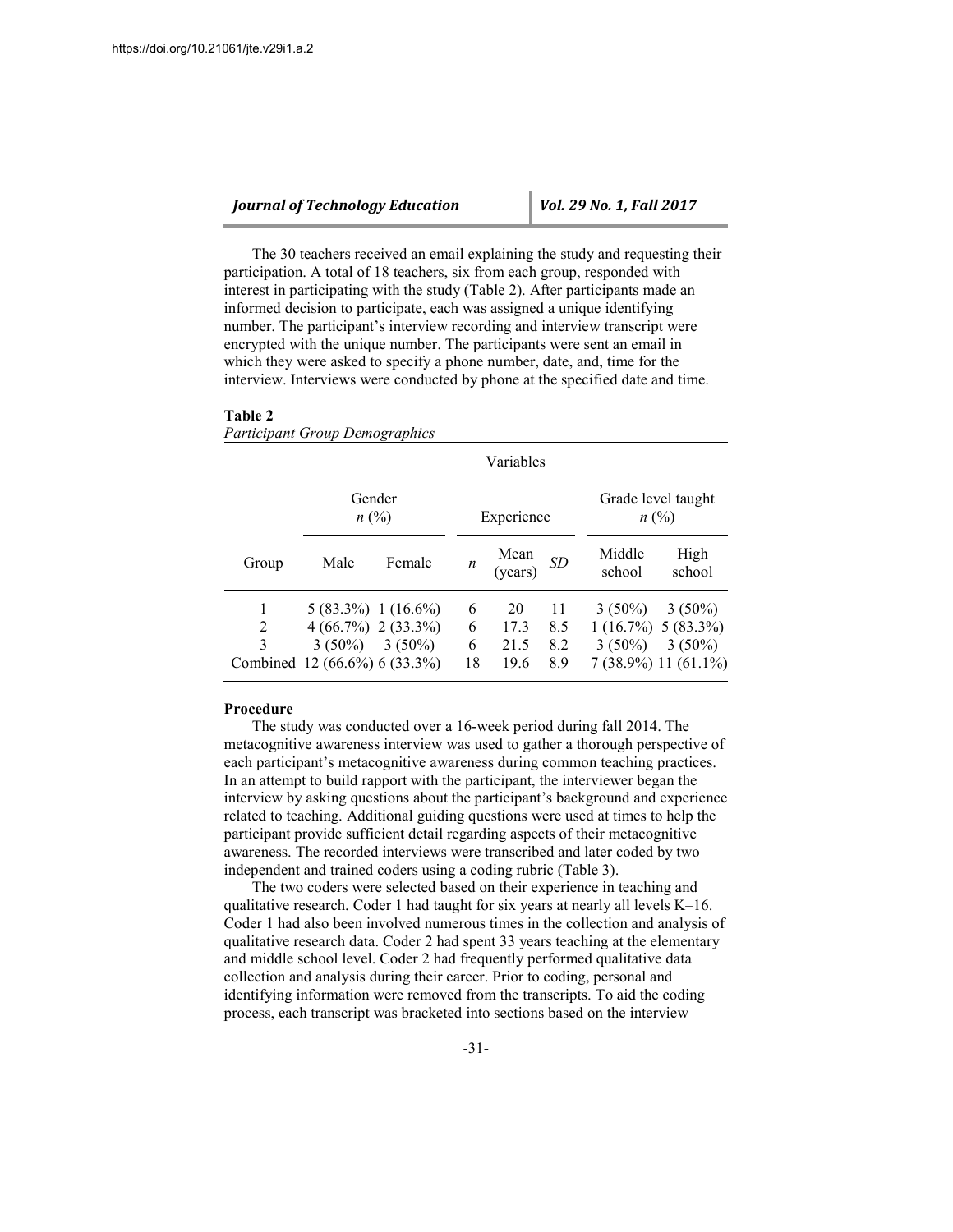questions. The coders were not informed about any characteristics of the participant, including their assigned group. Each transcript was then axial coded using the coding rubric (Creswell, 2007).

The coders had to be trained regarding axial coding. *Axial coding* is the process of coding using contextual themes to encompass a phenomenon like metacognitive awareness. The training consisted of the coders reading, discussing, and rationalizing their codes based on the rubric for two transcripts. The coders completed all coding with the trainer present. During the training, the coders would frequently ask the trainer about the appropriate code to assign for a transcript section. The trainer would encourage the use of the coding rubric. The trainer would ask the coders to compare the transcript section to the corresponding descriptors in the coding rubric and to indicate the appropriate code from the rubric based on the content of that section. The coders independently used the rubric to identify each participant's level of knowledge and regulation of cognition based on their answers to the interview questions.

**Table 3**

| Metacognitive Awareness Interview Coding Rubric |  |  |
|-------------------------------------------------|--|--|
|                                                 |  |  |

| Ouestion<br>focus: Sub-<br>component                                                                              | Component<br>of meta-<br>cognitive<br>awareness | High level<br>of meta-<br>cognitive<br>awareness<br>(5)                                                                                                                                                                               | High to<br>medium<br>level of<br>meta-<br>cognitive<br>awareness<br>(4)                                                       | Medium<br>level of<br>meta-<br>cognitive<br>awareness<br>(3)                                                                  | Medium to<br>low level of<br>meta-<br>cognitive<br>awareness<br>(2)                                                           | Low level<br>of<br>metacogniti<br>ve<br>Awareness<br>(1)                                                                                   |
|-------------------------------------------------------------------------------------------------------------------|-------------------------------------------------|---------------------------------------------------------------------------------------------------------------------------------------------------------------------------------------------------------------------------------------|-------------------------------------------------------------------------------------------------------------------------------|-------------------------------------------------------------------------------------------------------------------------------|-------------------------------------------------------------------------------------------------------------------------------|--------------------------------------------------------------------------------------------------------------------------------------------|
| Declarative,<br>procedural<br>and<br>conditional<br>knowledge:<br>Questions 1,<br>2, 3, 4, 5, 6,<br>$7$ , and $8$ | Knowledge                                       | The<br>participant<br>describes a<br>strategy;<br>how to use<br>the<br>strategy,<br>why the<br>strategy<br>was used in<br>cognitive<br>terms, and<br>how they<br>knew that<br>was the<br>strategy to<br>use in<br>cognitive<br>terms. | The<br>participant<br>describes 3<br>of the 4<br>listed in the<br>column<br>High Level<br>of Meta-<br>cognitive<br>Awareness. | The<br>participant<br>describes 2<br>of the 4<br>listed in the<br>column<br>High Level<br>of Meta-<br>cognitive<br>Awareness. | The<br>participant<br>describes 1<br>of the 4<br>listed in the<br>column<br>High Level<br>of Meta-<br>cognitive<br>Awareness. | The<br>participant<br>does not<br>describe<br>any of the 4<br>listed in the<br>column<br>High Level<br>of Meta-<br>cognitive<br>Awareness. |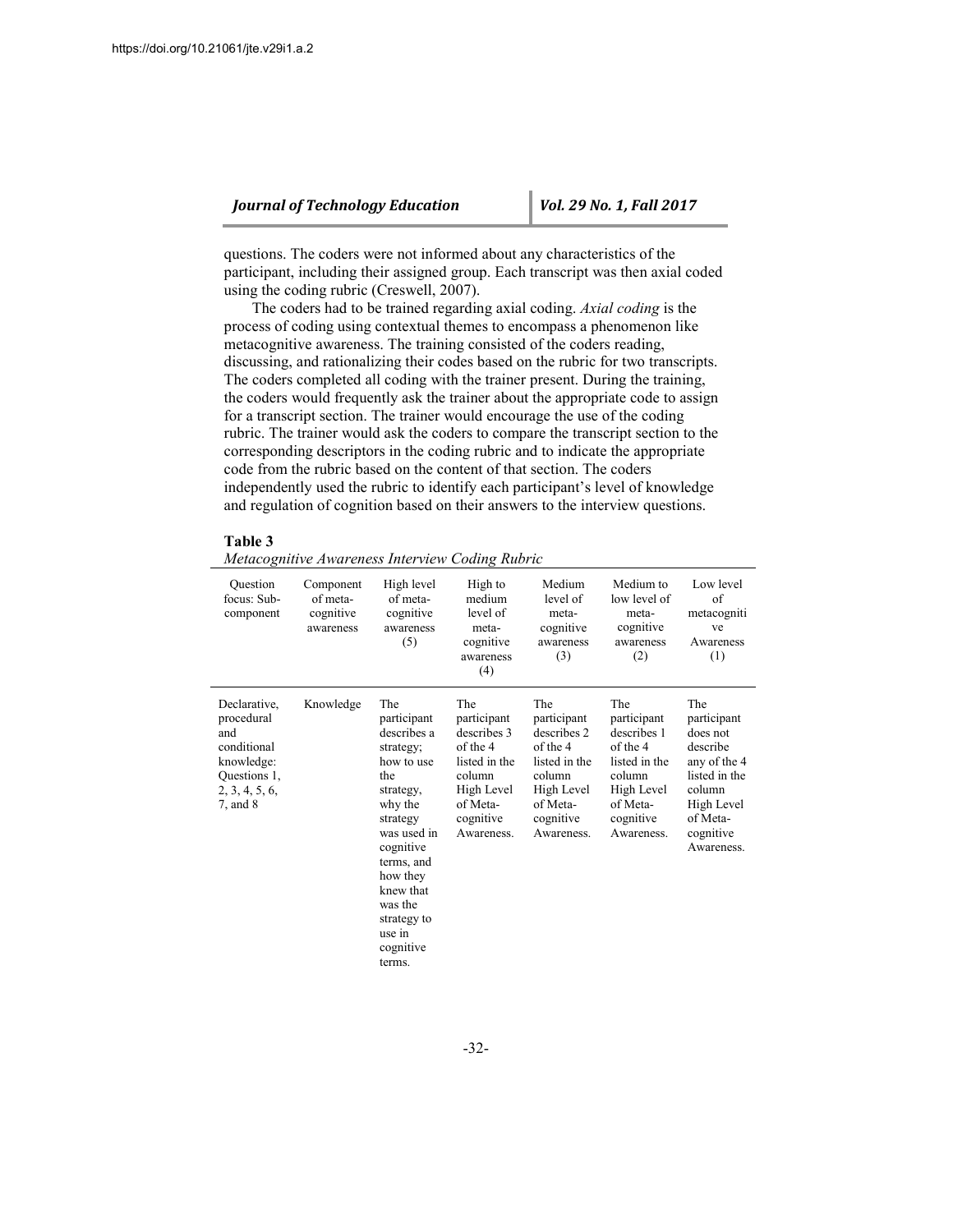|                                         |            | <b>Journal of Technology Education</b>                                                                                                                                             |                                                                                                                                                                                    |                                                                                                                               | Vol. 29 No. 1, Fall 2017                                                                                                                                         |                                                                                                                                            |  |  |
|-----------------------------------------|------------|------------------------------------------------------------------------------------------------------------------------------------------------------------------------------------|------------------------------------------------------------------------------------------------------------------------------------------------------------------------------------|-------------------------------------------------------------------------------------------------------------------------------|------------------------------------------------------------------------------------------------------------------------------------------------------------------|--------------------------------------------------------------------------------------------------------------------------------------------|--|--|
| Planning<br>Questions<br>1 and 2        | Regulation | The<br>participant<br>describes<br>planning,<br>goal<br>setting, and<br>allocation<br>of<br>resources                                                                              | The<br>participant<br>describes 2<br>of the items<br>in detail<br>and 1 item<br>generally in<br>the column<br>High Level<br>of Meta-<br>cognitive<br>Awareness.                    | The<br>participant<br>describes 2<br>of the 3<br>listed in the<br>column<br>High Level<br>of Meta-<br>cognitive<br>Awareness. | The<br>participant<br>describes 1<br>of the items<br>in detail<br>and 2 items<br>generally in<br>the column<br>High Level<br>of Meta-<br>cognitive<br>Awareness. | The<br>participant<br>describes 1<br>of the 3<br>listed in the<br>column<br>High Level<br>of Meta-<br>cognitive<br>Awareness.              |  |  |
| Organization<br>Question 3              | Regulation | The<br>participant<br>describes<br>the<br>implement-<br>ation of<br>techniques<br>based on an<br>under-<br>standing of<br>cognition<br>for the<br>purpose of<br>organ-<br>ization. | The<br>participant<br>describes<br>the<br>implement-<br>ation of<br>techniques<br>based on an<br>under-<br>standing of<br>cognition<br>for the<br>purpose of<br>organ-<br>ization. | The<br>participant<br>describes<br>the<br>implement-<br>ation of<br>techniques<br>for the<br>purpose of<br>organ-<br>ization. | The<br>participant<br>describes<br>generally<br>the<br>implement-<br>ation of<br>techniques<br>for the<br>purpose of<br>organ-<br>ization                        | The<br>participant<br>does not<br>describe the<br>implement-<br>ation of<br>techniques<br>for the<br>purpose of<br>organ-<br>ization.      |  |  |
| Information<br>management<br>Question 4 | Regulation | The<br>participant<br>describes<br>their<br>cognitive<br>organ-<br>ization,<br>elaboration,<br>summar-<br>ization, and<br>selective<br>focus on<br>important<br>information        | The<br>participant<br>describes 3<br>of the 4<br>items listed<br>in the<br>column<br>High Level<br>of Meta-<br>cognitive<br>Awareness.                                             | The<br>participant<br>describes 2<br>of the 4<br>listed in the<br>column<br>High Level<br>of Meta-<br>cognitive<br>Awareness. | The<br>participant<br>describes 1<br>of the 4<br>listed in the<br>column<br>High Level<br>of Meta-<br>cognitive<br>Awareness.                                    | The<br>participant<br>does not<br>describe<br>any of the 4<br>listed in the<br>column<br>High Level<br>of Meta-<br>cognitive<br>Awareness. |  |  |
| Monitoring<br>Questions 5<br>and 6      | Regulation | The<br>participant<br>describes<br>cognitive<br>assessment<br>of<br>themselves,<br>someone<br>else, and                                                                            | The<br>participant<br>describes 2<br>of the items<br>in detail<br>and 1 item<br>generally in<br>the column<br>High Level<br>of Meta-                                               | The<br>participant<br>describes 2<br>of the 3<br>listed in the<br>column<br>High Level<br>of Meta-<br>cognitive<br>Awareness. | The<br>participant<br>describes 1<br>of the items<br>in detail<br>and 2 items<br>generally in<br>the column<br>High Level<br>of Meta-                            | The<br>participant<br>describes 1<br>of the 3<br>listed in the<br>column<br>High Level<br>of Meta-<br>cognitive<br>Awareness.              |  |  |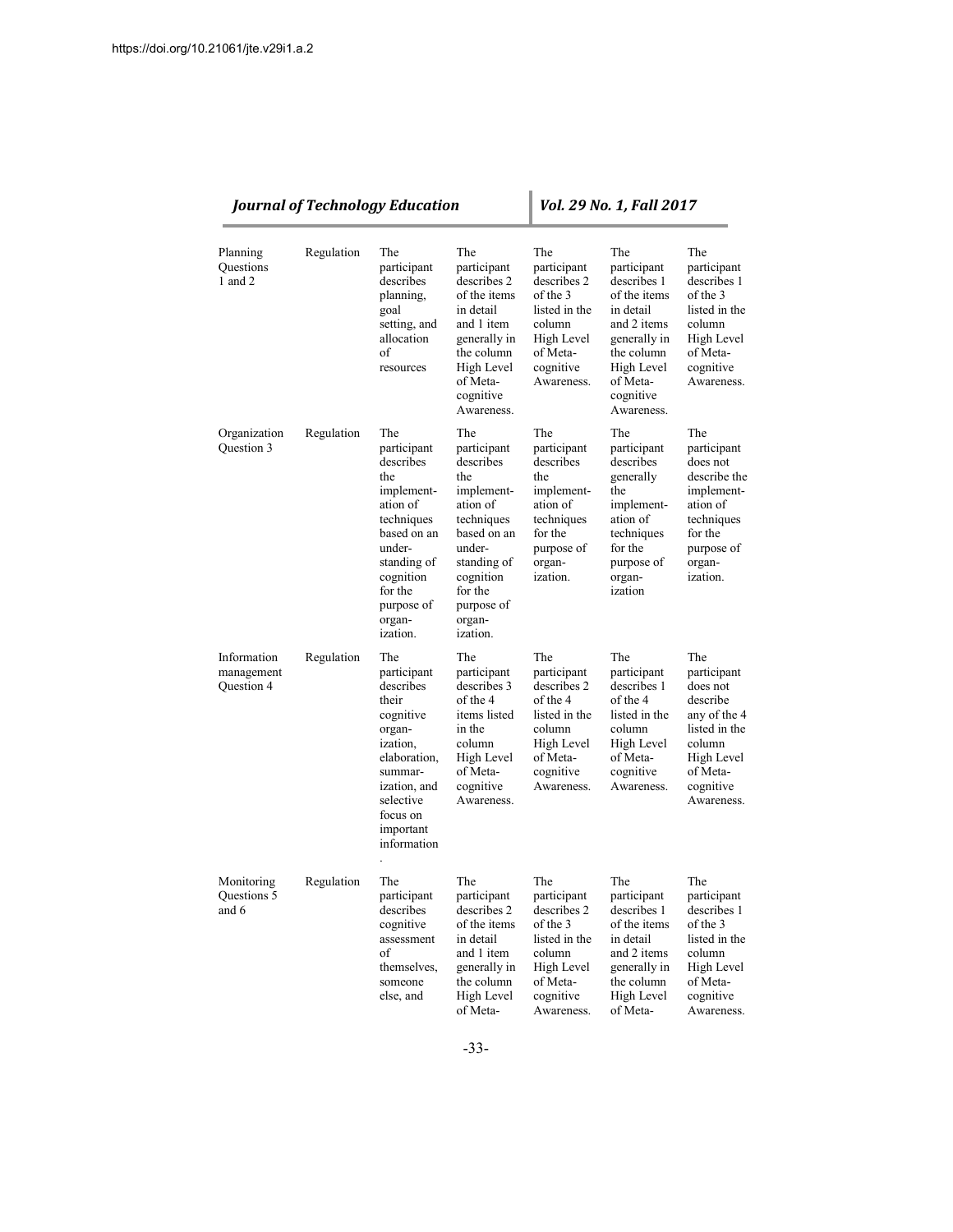| <b>Journal of Technology Education</b> |            |                                                                                                                                                                         | Vol. 29 No. 1, Fall 2017                                                                                                                                        |                                                                                                                                                                            |                                                                                                                                             |                                                                                                                                                                                       |
|----------------------------------------|------------|-------------------------------------------------------------------------------------------------------------------------------------------------------------------------|-----------------------------------------------------------------------------------------------------------------------------------------------------------------|----------------------------------------------------------------------------------------------------------------------------------------------------------------------------|---------------------------------------------------------------------------------------------------------------------------------------------|---------------------------------------------------------------------------------------------------------------------------------------------------------------------------------------|
|                                        |            | their<br>strategy                                                                                                                                                       | cognitive<br>Awareness                                                                                                                                          |                                                                                                                                                                            | cognitive<br>Awareness.                                                                                                                     |                                                                                                                                                                                       |
| Debugging<br>Question 7                | Regulation | The<br>participant<br>describes a<br>strategy<br>used to<br>correct per-<br>formance<br>errors and<br>assumption<br>s they made<br>about a task<br>or strategy<br>used. | The<br>participant<br>describes 1<br>of the items<br>in detail<br>and 1 item<br>generally in<br>the column<br>High Level<br>of Meta-<br>cognitive<br>Awareness. | The<br>participant<br>describes a<br>strategy<br>used to<br>correct per-<br>formance<br>errors or<br>assumpt-<br>ions they<br>made about<br>a task or<br>strategy<br>used. | The<br>participant<br>generally<br>describes 1<br>of the 2<br>aspects in<br>the column<br>High Level<br>of Meta-<br>cognitive<br>Awareness. | The<br>participant<br>does not<br>describe a<br>strategy<br>used to<br>correct per-<br>formance<br>errors or<br>assumpt-<br>ions they<br>made about<br>a task or<br>strategy<br>used. |
| Evaluating<br>Question 8.2             | Regulation | The<br>participant<br>describes<br>their own<br>post hoc<br>analysis of<br>their per-<br>formance<br>and<br>strategy<br>effective-<br>ness.                             | The<br>participant<br>describes 1<br>of the items<br>in detail<br>and 1 item<br>generally in<br>the column<br>High Level<br>of Meta-<br>cognitive<br>Awareness  | The<br>participant<br>describes<br>their own<br>post hoc<br>analysis of<br>either their<br>per-<br>formance<br>or strategy<br>effect-<br>iveness.                          | The<br>participant<br>generally<br>describes 1<br>of the 2<br>aspects in<br>the column<br>High Level<br>of Meta-<br>cognitive<br>Awareness. | The<br>participant<br>does not<br>describe<br>their own<br>post hoc<br>analysis of<br>either their<br>per-<br>formance<br>or strategy<br>effective-<br>ness.                          |

The coding took at least two hours for each interview. After reading each section of the transcript, the coder assigned a level from zero (0) to five (5), based on the rubric, to the participant's response. To help prevent miscoding a participant's response, the coders wrote a description based on the coding rubric of areas that the participant did and did not address in their response to each question. The description was used to help identify if a participant's response was correctly assigned a level based on the rubric. During coding, blue highlighters were used to code the regulation of cognition components, and yellow highlighters were used to code the knowledge of cognition components in each transcript. The coders also took notes about each participants' metacognitive awareness level. These notes were used to help each coder write a synopsis about the participant's overall level of metacognitive awareness. The synopses helped to form an apparent view of each participant's metacognitive awareness. Coders also noted participant's responses that were assigned higher levels based on the coding rubric or that responded uniquely.

Using the assigned level from each coder on each interview question, interrater reliability was determined using Cohen's kappa. Cohen's kappa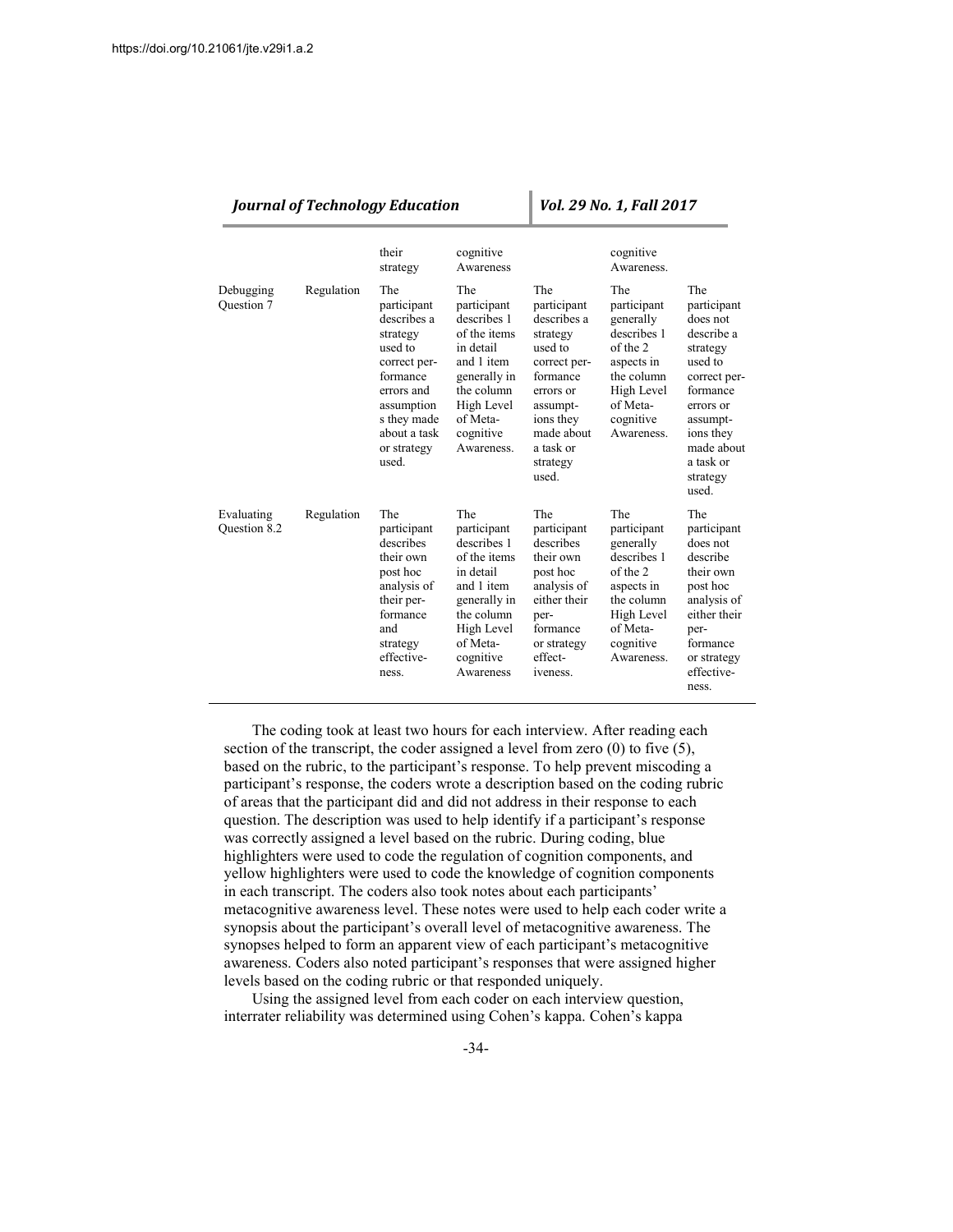compares the first and second coders' assigned levels for all 18 participants and 10 scored response sections in each interview. The 10 responses sections included participants' responses to Questions 1–7 and Question 8.2, including the three parts of Question 4. Because Question 8.1 is a polar question requiring a yes or no answer, it was not scored by the coders. The interviewer attempted to keep the interviews to 1 hour each, and some participants were unable to answer all of the questions in the allotted time. Thus, the total number of compared items was 173 not 180. The interrater reliability analysis started by checking for miscodes on the transcripts. A miscode was when the coder's assigned level and rationale for that level did not match. The miscodes required the coder to verify and correct their assigned level and rationale. After the miscodes were addressed, the data was entered into SPSS. The Cohen's kappa statistic was then used to analyze the data for interrater reliability. Cohen's kappa indicated that coders had a beyond-chance moderate agreement of 73%, a standard error of .03, and a *p*-value less than .001 in their assigned levels for the participants' responses.

The researcher compiled the coders' codes, notes, and synopses for each participant into their respective group. Each group's synopses consisted of participant's assigned level of awareness on each of the 10 scored response sections from the interview, their responses that characterized the assigned level of awareness, and the coders' notes and synopses. The combination of these items into a group summary helped characterize each group's metacognitive awareness. After each group's summary was complete, their unique metacognitive awareness themes became evident.

#### **Results**

Each of the three groups was found to have its own unique metacognitive awareness phenomenon while performing common teacher practices. The metacognitive phenomena of each group related to the many facets of the group members' respective teacher practices. Regarding the knowledge of cognition component for all questions, only a few participants belonging to Groups 1 and 3 exhibited medium to high levels of metacognitive awareness. Other than these participants, based on the coded transcripts, each group had a slightly different but overall low to medium level of metacognitive awareness in the knowledge of cognition component. The participants in each group frequently discussed their strategies (declarative knowledge) and infrequently discussed how to use the strategies for planning, organizing, monitoring, debugging, and evaluating (procedural knowledge). Occasionally, a participant from Groups 1 and 3 would also discuss why the strategy was used in terms of cognition. Listed below are representative examples of responses to interview Question 3 that were coded for the knowledge of cognition component.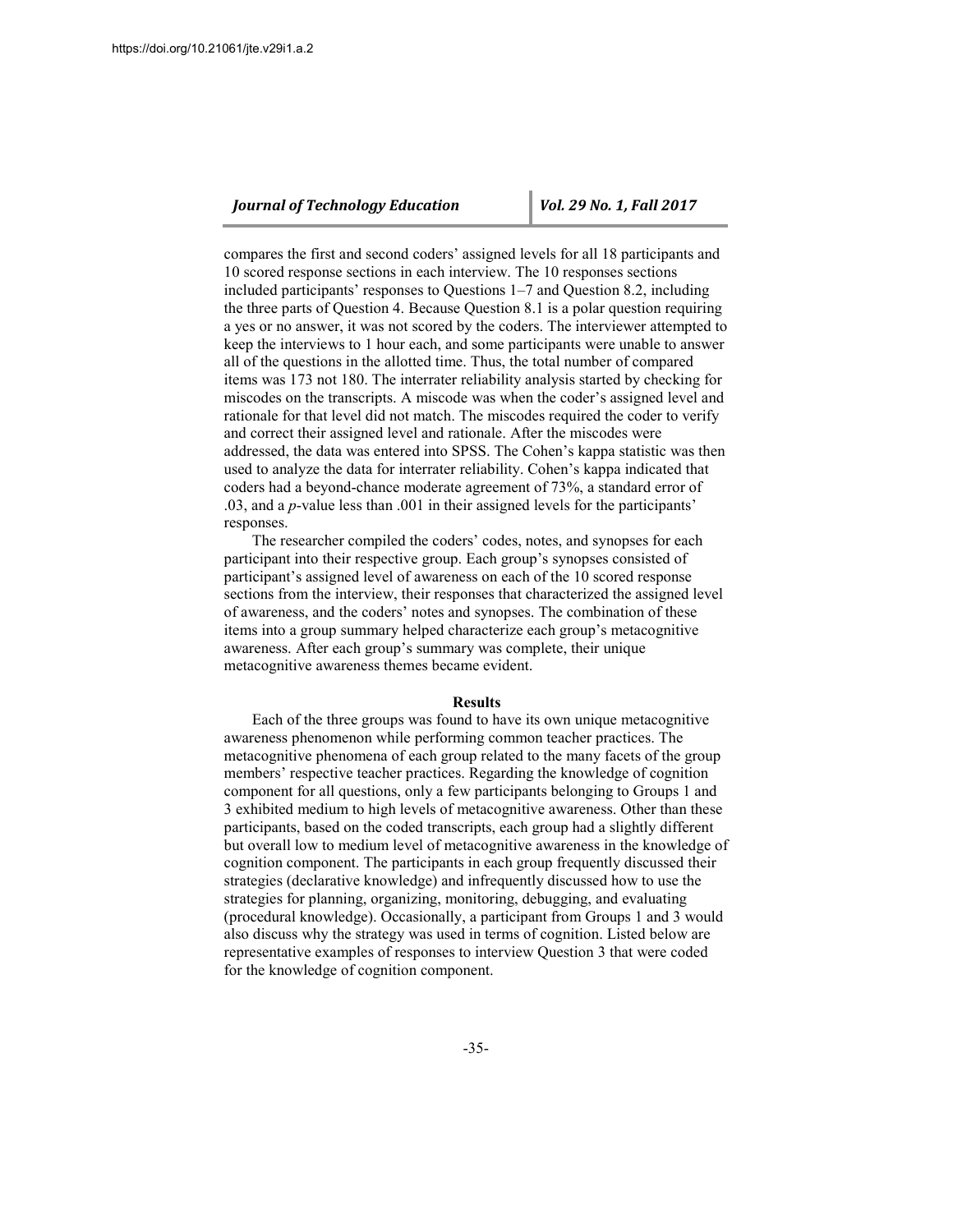Right now, the way I do things primarily is I will introduce the topic, and I can either be just showing slides, or a presentation, or I like to if I can show an audio or a video. (Group 3)

Once they know the information then we will kind of go back and revisit all of that, but in the applicable sense where they're actually going to be performing the task or the skill. (Group 3)

I sit down with the standard course of study, create a pacing guide, roughly when I'm going to teach what, how much time it's going to take, and then create lessons for each day. (Group 2)

Typically, what I'll do is I have a PowerPoint slide that I'll throw up. It'll give the day's agenda for the three different sections I've been teaching for that period, and it'll give specific warm ups. (Group 1)

The participants from Groups 1 and 2 focused on a strategy and generally how to use the strategy for planning and organization. The participants' responses from Group 3 included strategies, generally how to use the strategies, and a conditional reason why the strategy was used in terms of cognition. However, when comparing each group's knowledge of cognition, the groups were similar. The groups' transcripts had specific declarative knowledge, usually general procedural knowledge, and often lacked conditional knowledge.

The groups' answers to interview questions based on the regulation of cognition component were more distinguishably different. Group 3 participants were assigned more high and high-to-medium levels, Group 2 participants' levels ranging from medium to low, and Group 1 participants were assigned more high-to-medium and medium levels. In two cases, a participant from Groups 1 and 2 was assigned a level of 0. The 0 level was not on the coding rubric, but both coders in both cases recorded a 0 for those participants' responses. For Questions 1 and 2, coders were looking for the participant to describe planning, goal setting, and allocation of resources. Listed below are representative examples of the regulation of cognition coded responses from interview Question 1 dealing with the planning of instruction.

With this unit, I used what the state had provided, but I also sought additional resources by using an opportunity to participate in a grant program. This program provided additional resources for the students to use. (Group 3)

One of the methods I use for planning instruction is called the 5 E's, and its engagement, evaluation, and it's a couple more. (Group 2)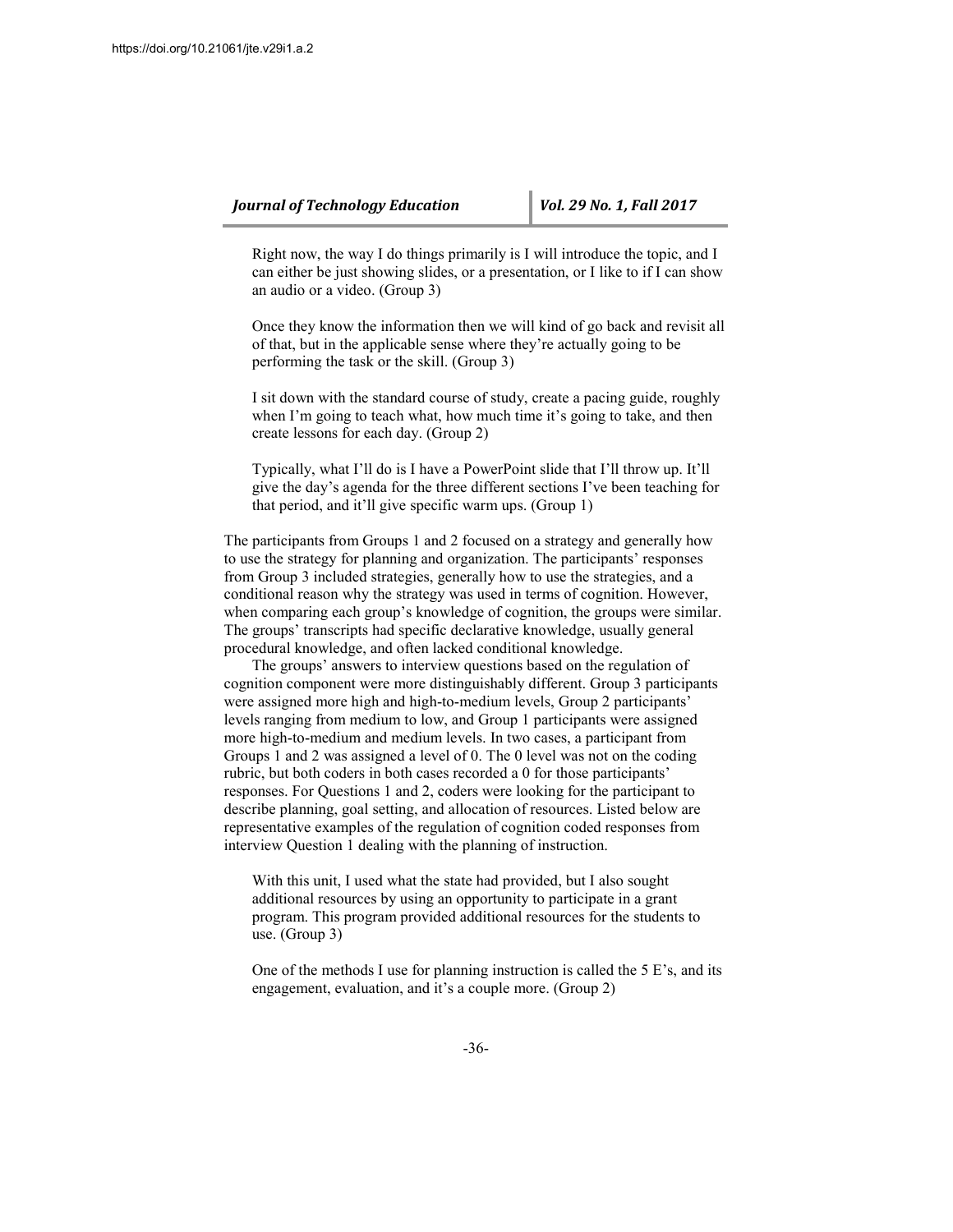I draw on my past experience quite a bit. I take a look at what has worked in the past and maybe what hasn't worked so well and then I formulate my lecture, my demonstrations based on that information. (Group 1)

The passage from the Group 3 participant exemplifies how Group 3 members, those who had National Board Certification, often discussed goals or allocation of resources in addition to planning. Group 3 participants would often focus on two items from the rubric and only provide some detail on the third. The Group 1 passage is primarily focused on planning. Group 1 often focused on planning with brief descriptions of either goal setting or allocation of resources. The passage from Group 2 presents a typical answer from participants in Group 2. The combination of incomplete thoughts and little detail on one or two of the rubric items resulted in low assigned levels of metacognitive awareness in the regulation of cognition component for interview Questions 1 and 2.

Questions 3 and 4 were focused on organization. Question 4 was specific to information management, an aspect of organization. In Question 3, coders were looking for the participant to describe implementation of techniques based on an understanding of cognition for organization. Listed below are representative examples of the responses to interview Question 3 that were coded regulation of cognition.

I would begin with some type of bell ringer. Something to get the students interested in what the topic is for that particular day. (Group 3)

The overall objective for the lesson [was] to draw the kids interest, to help them make connections to the real world. (Group 3)

I try to make them aware of where we are today, where we've come from, and hopefully where we're going to go in the future. (Group 2)

I usually start the class out with some sort of bell ringer, to get them thinking about what it is that we're going to do that day. (Group 1)

By taking it further and possibly doing a hand-on or application project with it, they're involved. (Group 1)

Group 3 participants, the National Board Certified Teachers, were focused on organization, attending to the cognitive needs of the students to keep them interested. Group 2 participants responded to Question 3 in general terms. The coders had difficulty highlighting any significant responses from Group 2 participants. Due to Group 2's generalized responses to Question 3, their focus seemed to be at the macro level of organization. Group 1 participants' answers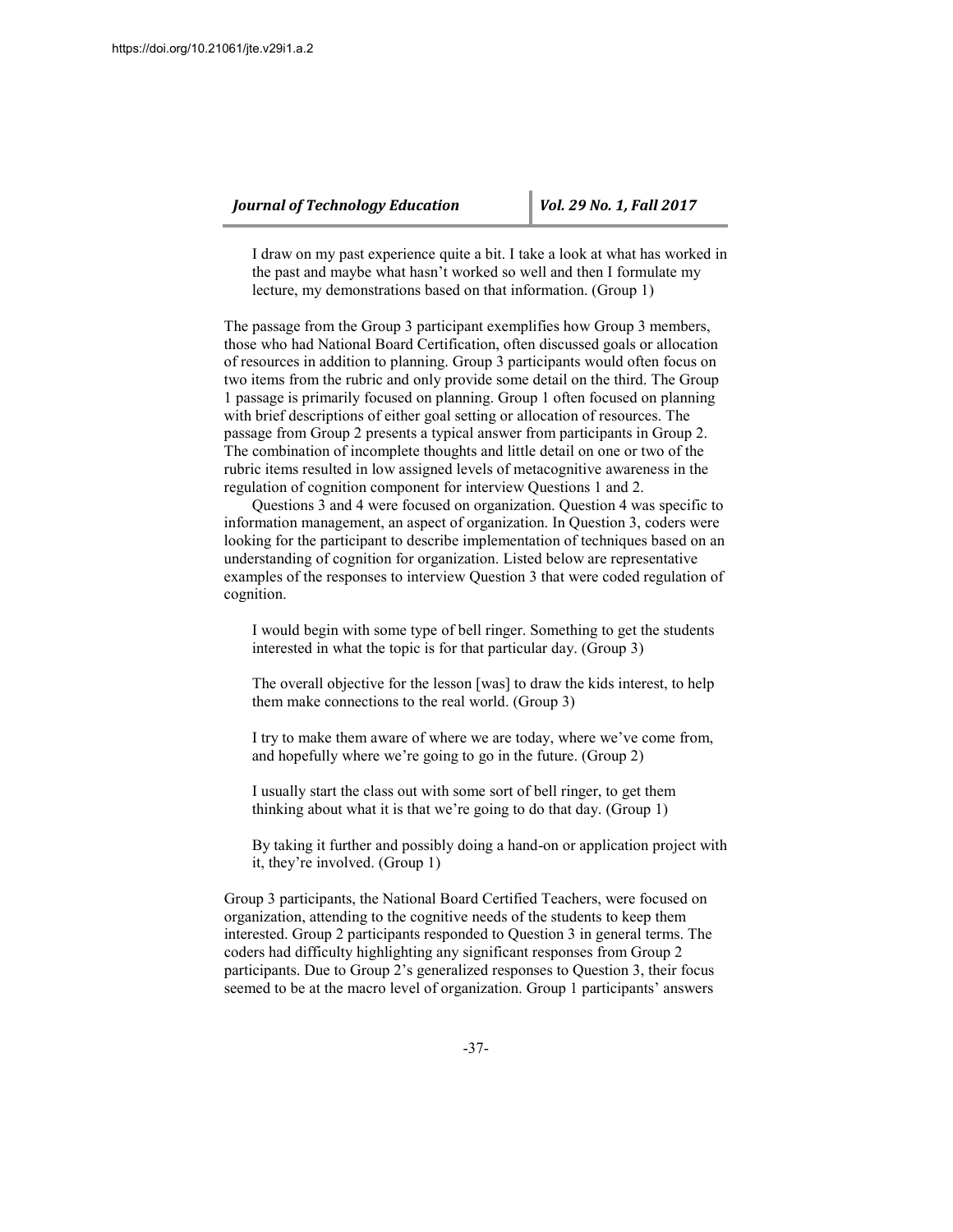to Question 3 were similar to those of Group 3. Occasionally, participants in Group 1 lacked the level of detail shown in Group 3's responses.

Question 4 was split into three scenarios dealing with information management. The first scenario was a general question about interpreting information. The second scenario was specific to information management of nonverbal feedback from students. The third scenario related to information management of new teaching techniques learned from another teacher or from a PD program. In all three scenarios, coders were looking for the participant to describe their cognitive organization, elaboration, summarization, and selective focus on important information. Listed below are representative examples of the responses to interview Question 4 that were coded as regulation of cognition.

When I receive information, I try to make it relevant to what the situation is as far as my perspective, how I'm going to view it. (Group 3)

When I receive information, I try to internalize it and fully understand the whole concept without just judgment about the information. (Group 3)

I try to sometimes put myself in the position of being someone else. (Group 3)

I get information and sometimes I try to apply it to a project, maybe, the kids are working on. (Group 3)

Based on your experience or based on your colleagues that you're working with or talking to about it, you can evaluate some of the things as yeah, this is really important piece of information that they need to know, or maybe this particular piece of information is not as critical. (Group 2)

I try to put it into some type of situation that I'm maybe familiar with. What am I going to do with this information, how am I going to apply it to something I already know or something that I need to know. (Group 1)

Group 3 participants discussed how they organized information, focused on the important information, and either summarized or elaborated on the information that they received. The Group 2 participants mostly talked about one item specifically, and talked about the other aspects of information management more generally or not at all. In the Group 2 passage above, the participant's entire response was specific to focusing on important information, but the participant neglected any real detail about other aspects of information organization. The Group 1 participant's answers were more associated with the elaboration and summarization of information as well as the general management of information.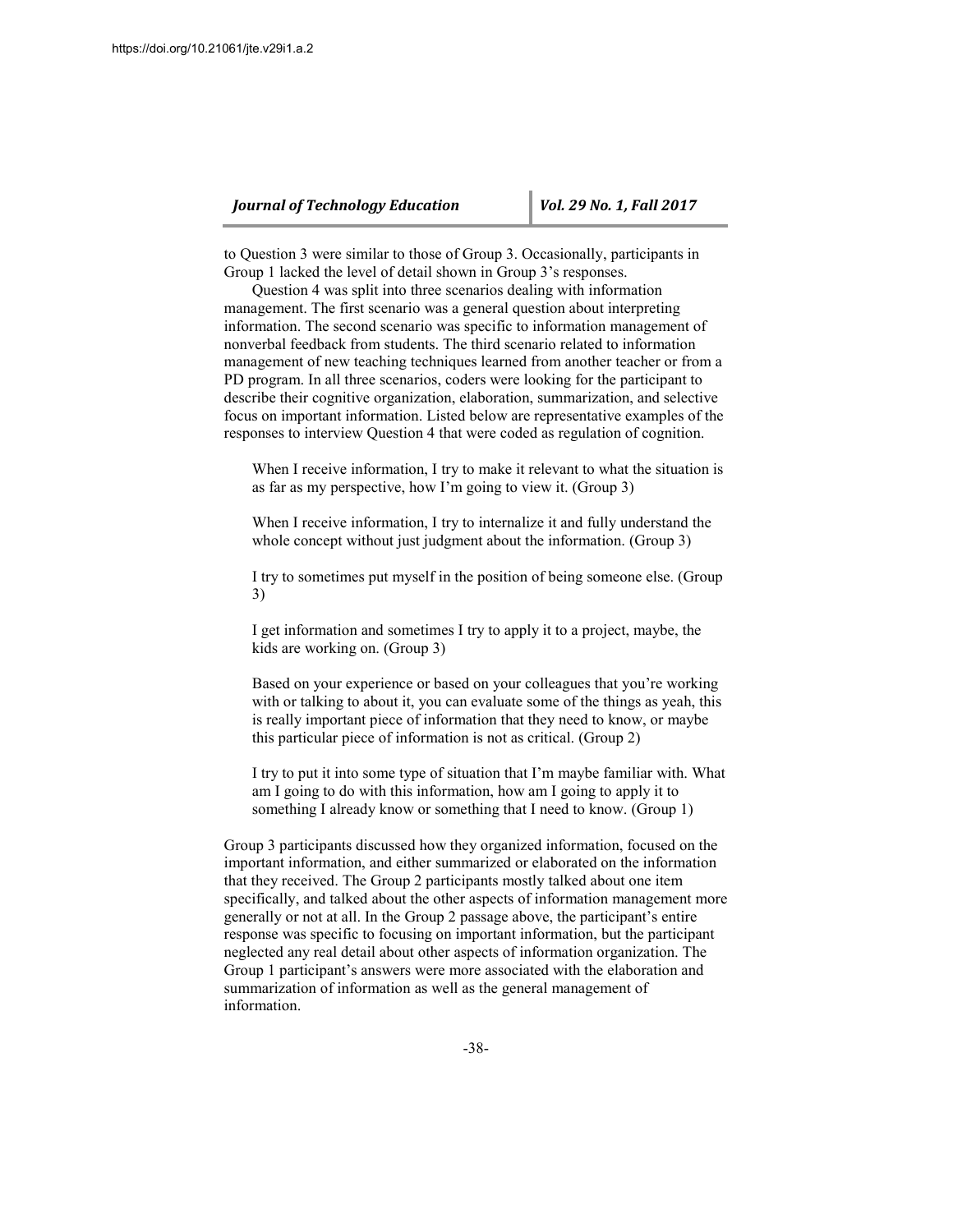In Questions 5 and 6, the coders were looking for the monitoring subcomponent of cognitive regulation. Based on the rubric, for a participant's response to be coded as a high level, they needed to describe cognitive assessment of each item in detail. All the participants at least described the monitoring of their students. However, Group 2 often did not describe the cognitive assessment portion. Group 2 discussed general monitoring of their students. Only a few participants described the cognitive assessment of themselves or their methods. Only three participants, one from Group 1 and two from Group 3, described in detail the cognitive assessment of themselves, someone else, and their strategy. Listed below are representative examples of the responses coded regulation of cognition from interview question five, which dealt with the monitoring of cognition during instruction.

One team was asking the same question and another team was asking the same question, even though they're two different ability levels then that means I missed it somewhere and I need to go back and cover that. (Group 3)

I will need to change my lesson plan just for that one level and I can remediate with them later or right at that moment. (Group 3)

I walk my classroom and make sure that the students are doing individual work, or if they are working in learning teams then I know what they are doing. (Group 2)

I kind of monitor myself because if what I'm saying doesn't make sense to me . . . but I've already said something that after I say that, "wait a minute, what did I just say?" (Group 1)

Question 7 focused on the debugging or adjustment of the teacher's strategy during instruction. The coders were looking for the participant to describe a strategy used to correct performance errors and false assumptions that they had made about the task or strategy being used. None of the participants described the correction of both performance errors and false assumptions with enough detail for both coders to assign a high level of cognitive regulation in the debugging subcomponent. Group 1 provided the most detailed descriptions of their adjustments. Group 1 focused on either errors or assumptions with brief reference to the other aspect of the component. Group 2 received the lowest levels on this component. Both coders wrote that the responses of Group 2 participants were general and sometimes did not seem to provide a direct answer to Question 7. Group 3 answered similarly to Group 1 but lacked the same level of detail. The coders considered Group 3 participants to be more at the medium level of metacognitive awareness for the debugging subcomponent based on the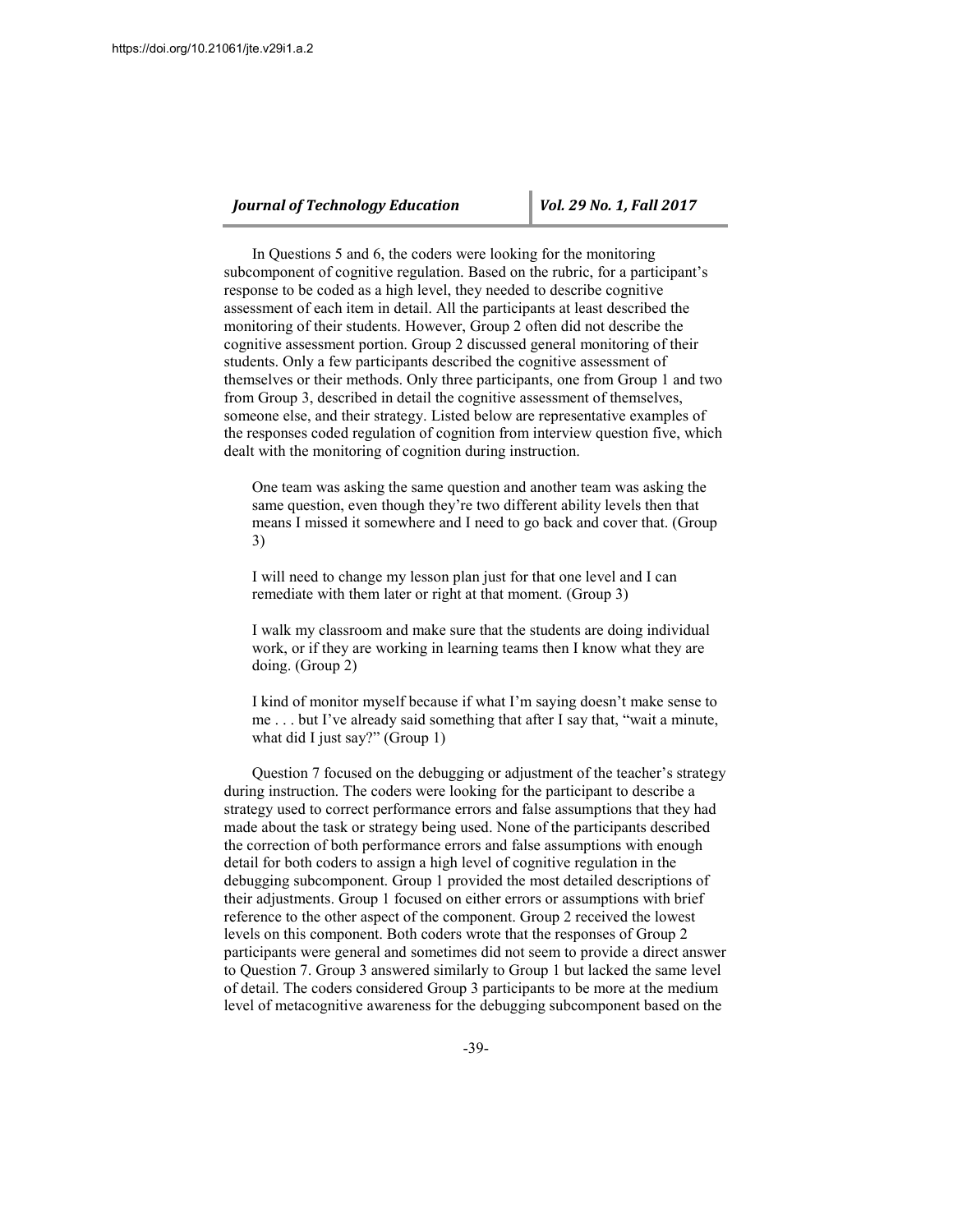coding rubric. Listed below are representative examples of the regulation of cognition coded responses from interview Question 7.

I adjust my teaching during the lesson based on how I think the lesson is going . . . whether it's contextual feedback or if it's a spoken-type of feedback or body language. I adjust my lesson just based on what I see if it's working or not. (Group 3)

I'm trying to make sure that I'm not losing some of them. If I do I try to back up and show a different way to do a particular thing. (Group 2)

I might backtrack and re-explain something. I might try a different way of explaining something . . . switch people to different groups . . . I might try to find a totally different way to explain something. Some groups, I might do hands-on activities. Other groups, I might show a video or see a PowerPoint, just depending on the dynamics. (Group 1)

Part two of Question 8 was about the participants' cognitive self-evaluation and reflection. The coders were looking for the participants to describe their own post hoc analyses of their performance and strategy effectiveness. Based on the coding of their responses, the groups all had similar metacognitive awareness on question eight; they were all basically assigned at a medium level of metacognitive awareness. Some of the participants provided somewhat more detail than others, resulting in slightly higher levels of awareness being assigned. All participants focused on reflecting either about their performance or their strategy effectiveness. The participants described how, when, and why they tended to reflect. Some of the participants even described what they did based on decisions made during their self-evaluation. Listed below are representative examples of the regulation of cognition coded responses from interview Question 8.2.

I go back and look at what didn't work, what I need to change. (Group 3)

The next time I teach this lesson, I'm going to do this. I might leave this part off. That's basically how I plan. (Group 3)

You have to look back on it, and say, "well, that really didn't go well that way, next time I can try it this way." (Group 2)

A lot of times driving home I'll think about what I did that day. Did it work? How can I do something a little different? Make it a little better, make it a little more interactive. (Group 2)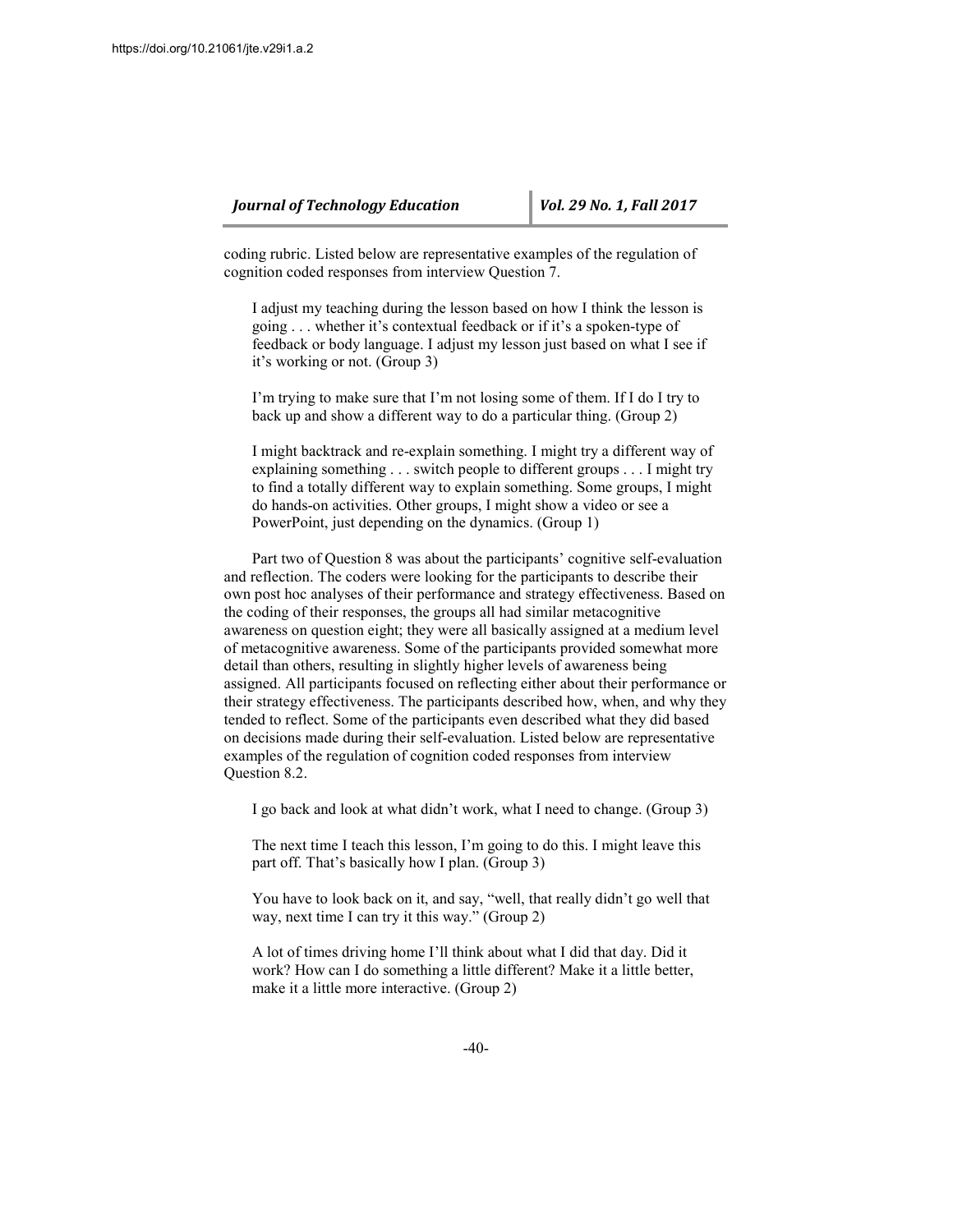I try to make little notes to myself about what went right, what went wrong, come up with ideas on how I could change things and do thing differently. (Group 1)

#### **Implications**

The first finding from this study indicated that all three groups had similar levels of metacognitive awareness in the knowledge of cognition component. Coders indicated based on the coding rubric that participants typically ranged from medium to low levels of cognitive knowledge. The literature, especially in technology and engineering related PD, has discussed the importance of content and pedagogical knowledge in PD (Bybee & Loucks-Horsley, 2000; Daugherty & Custer, 2012; Mundry, 2007; WestEd, 2000). Content and pedagogical knowledge are often considered foundational characteristics of effective PD (Ball, Thames, & Phelps, 2008; Bybee & Loucks-Horsley, 2000; Mundry, 2007). Underlying both content and pedagogical knowledge is knowledge of cognition; the knowledge of strategies, skills, and abilities that impacts a person's learning ability as well as how and why to use strategies and techniques for increasing performance and accomplishing cognitive tasks. Moreover, research indicates that teachers' knowledge of cognition is linked to their learning ability, pedagogical effectiveness, ability to transfer learning from one context to another, and ability to adapt in a complex educational environment (Bransford et al., 2000; Ertmer & Newby, 1996; Georghiades, 2004; Gourgey, 1998; Hartman, 2001; Kramarski & Michalsky, 2009; Lin et al., 2005; Pucheu, 2008; Wilson & Bai, 2010). This would suggest that teacher PD should focus on metacognitive awareness, including knowledge of cognition, because it will impact many common teacher practices.

The second finding from this study indicated that each group had uniquely different metacognitive awareness in the regulation of cognition component. Overall, Groups 1 and 3 had higher levels in regulation of cognition component, and these two groups successfully completed their PD experience. Selfregulation is considered an aspect within the regulation of cognition component of metacognition (Ertmer & Newby, 1996; Pintrich, Wolters, & Baxter, 2000). Self-regulation has been identified as a factor in a person actively pursuing the learning process (Ertmer & Newby, 1996; Pintrich et al., 2000). Regulation of cognition is a decisive factor in teachers' adaptation ability, which helps in solving problems involving information management and reasoning (Hartman, 2001; Kramarski & Michalsky, 2009; Lin et al., 2005). The complexity that teachers experience each day necessitates their ability to regulate their cognition (Hartman, 2001; Kramarski & Michalsky, 2009; Lin et al., 2005). Regulation of cognition's role in teachers' learning, ability to adapt, and development throughout their career suggests its importance as a focus in PD programs.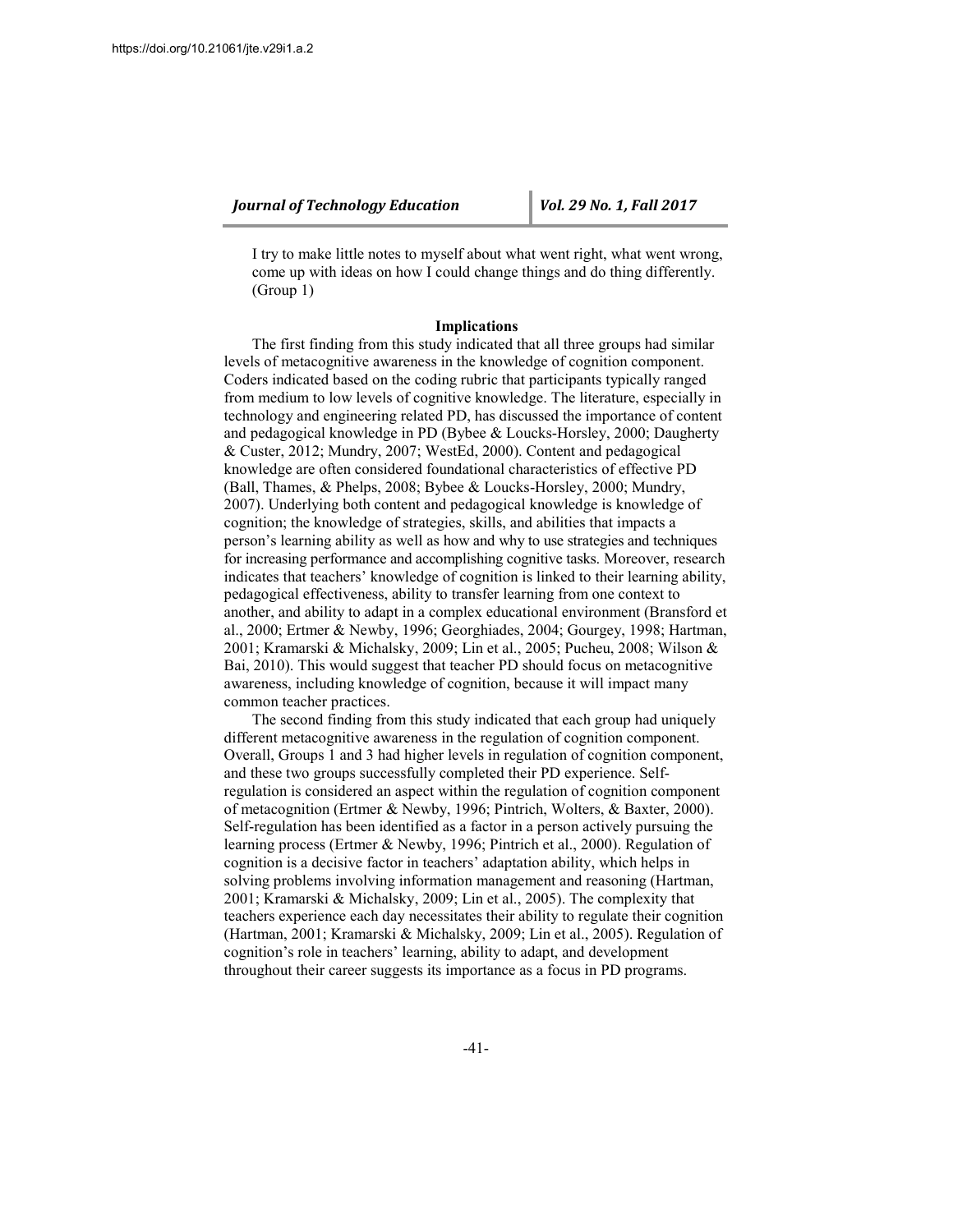#### **Conclusions**

The intent of this research was to understand technology and engineering teachers' level of metacognitive awareness in comparison to their participation and completion of either the T2I2 or the NBPTS program. The findings suggest a connection between teachers' level of metacognitive awareness, successful completion of PD, and ability to manage educational complexity. The results of this study are applicable to future work in improving teacher content and pedagogical knowledge, helping teachers manage educational complexity, helping teachers take an active self-regulated role in PD, and PD effectiveness.

#### **References**

- Akturk, A. O., & Sahin, I. (2011). Literature review on metacognition and its measurement. *Procedia Social and Behavioral Sciences*, *15*, 3731–3736. doi:10.1016/j.sbspro.2011.04.364
- Ball, D. L., Thames, M. H., & Phelps, G. (2008). Content knowledge for teaching: What makes it special? *Journal of Teacher Education*, *59*(5), 389–407. doi:10.1177/0022487108324554
- Bransford, J. D., Brown, A. L., & Cocking, R. R. (Eds.). (2000). *How people learn: Brain, mind, experience, and school* (Expanded ed.). Washington, DC: National Academy Press. doi:10.17226/9853
- Bryman, A. (2006). Integrating quantitative and qualitative research: How is it done? *Qualitative Research*, *6*(1), 97–113. doi:10.1177/1468794106058877
- Bybee, R. W., & Loucks-Horsley, S. (2000). Advancing technology education: The role of professional development. *The Technology Teacher*, *60*(2), 31– 34.
- Creswell, J. W. (2007). *Qualitative inquiry & research design: Choosing among five approaches* (2nd ed.). Thousand Oaks, CA: Sage.
- Daugherty, J. L., & Custer, R. L. (2012). Secondary level engineering professional development: content, pedagogy, and challenges. *International Journal of Technology and Design Education*, *22*(1), 51–64. doi:10.1007/s10798-010-9136-2
- Denzin, N. L., & Lincoln, Y. S. (Eds.). (1994). *Handbook of qualitative research*. Thousand Oaks, CA: Sage.
- Ernst, J. V., Clark, A. C., DeLuca, V. W., & Bottomley, L. (2013, June). *Professional development system design for grades 6-12 technology, engineering, and design educators*. Paper presented at the 120th ASEE Annual Conference & Exposition, Atlanta, GA. Retrieved from https://peer.asee.org/22373
- Ertmer, P. A., & Newby, T. J. (1996). The expert learner: Strategic, selfregulated, and reflective. *Instructional science*, *24*(1), 1–24. doi:10.1007/BF00156001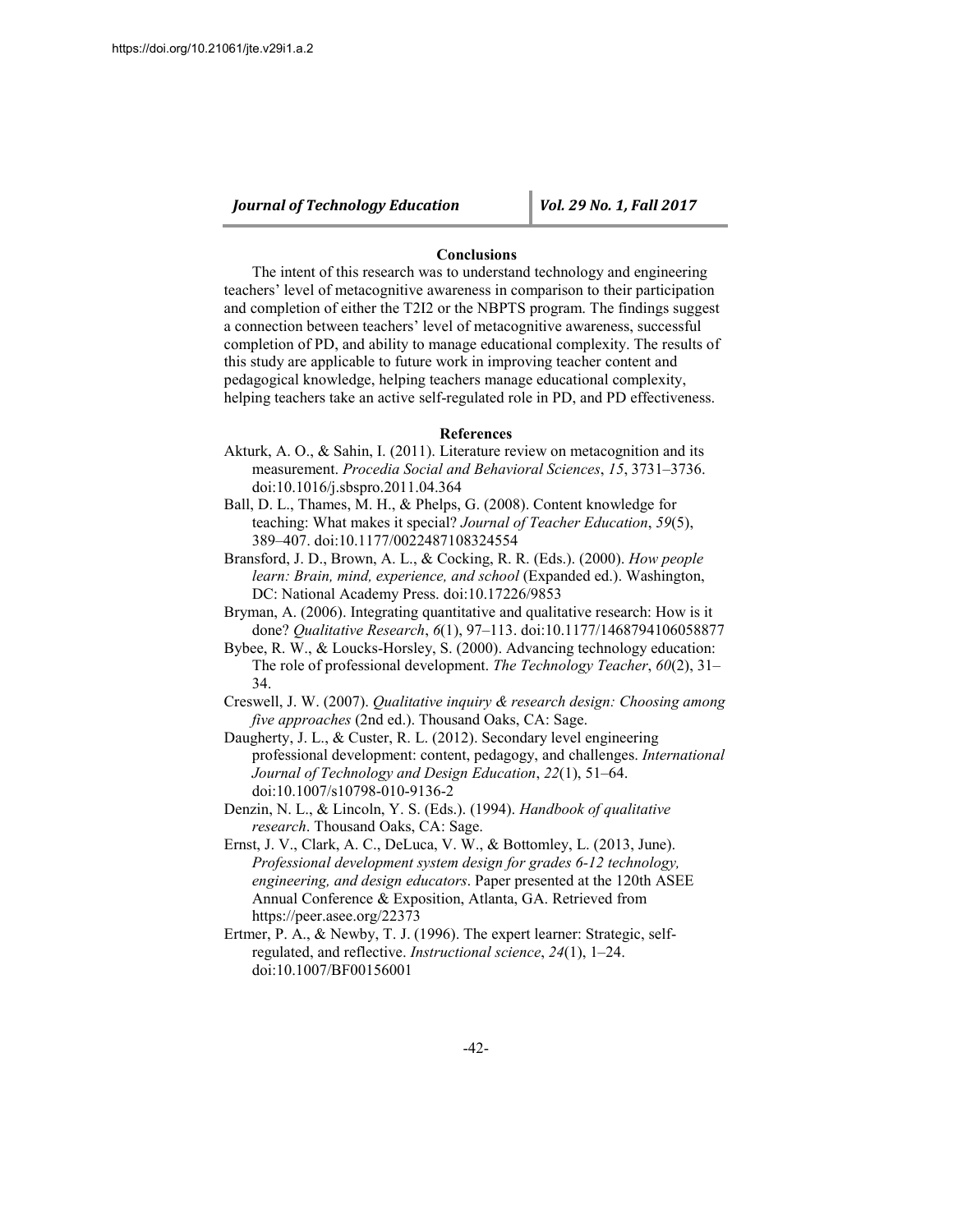- Georghiades, P. (2004). From the general to the situated: Three decades of metacognition, *International Journal of Science Education*, *26*(3), 365–383. doi:10.1080/0950069032000119401
- Gourgey, A. F. (1998). Metacognition in basic skills instruction. *Instructional Science*, *26*(1–2), 81–96. doi:10.1023/A:1003092414893
- Guskey, T. R. (2003). What makes professional development effective? *Phi Delta Kappan*, *84*(10), 748–750. doi:10.1177/003172170308401007
- Hartman, H. J. (Ed.). (2001). *Metacognition in learning and instruction: Theory, research and practice*. Dordrecht, the Netherlands: Springer. doi:10.1007/978-94-017-2243-8
- Kramarski, B., & Michalsky, T. (2009). Investigating preservice teachers' professional growth in self-regulated learning environments. *Journal of Educational Psychology*, *101*(1), 161–175. doi:10.1037/a0013101
- Lin, X., Schwartz, D. L., & Hatano, G. (2005). Toward teachers' adaptive metacognition. *Educational Psychologist*, *40*(4), 245–255. doi:10.1207/s15326985ep4004\_6
- Loucks-Horsley, S., Hewson, P. W., Love, N., & Stiles, K. E. (1998). *Designing professional development for teachers of science and mathematics*. Thousand Oaks, CA: Corwin Press.
- Mundry, S. (2007, February). *Professional development in science education: What works?* Paper presented at Professional Development for Engineering and Technology: A National Symposium, Dallas, TX. Retrieved from https://www.researchgate.net/publication/255645159
- Pintrich, P. R., Wolters, C. A., & Baxter, G. P. (2000). Assessing metacognition and self-regulated learning. In G. Schraw & J. C. Impara (Eds.), *Issues in the measurement of metacognition* (pp. 43–97). Lincoln, NE: Buros Institute of Mental Measurements.
- Prytula, M. P. (2012). Teacher metacognition within the professional learning community. *International Education Studies*, *5*(4), 112–121. doi:10.5539/ies.v5n4p112
- Pucheu, P. M. (2008). *An investigation of the relationships between the Scoring Rubrics Inventory and the Metacognitive Awareness Inventory as reported by secondary school core-subject teachers* (Doctoral dissertation). Available from ProQuest Dissertations and Theses database. (UMI No. 3313868)
- Schraw, G. (2001). Promoting general metacognitive awareness. In H. J. Hartman (Ed.), *Metacognition in learning and instruction: Theory, research and practice* (pp. 3–16). Dordrecht, the Netherlands: Kluwer Academic. doi:10.1007/978-94-017-2243-8\_1
- Schraw, G., & Dennison, R. S. (1994). Assessing metacognitive awareness. *Contemporary Education Psychology*, *19*(4), 460–475. doi:10.1006/ceps.1994.1033